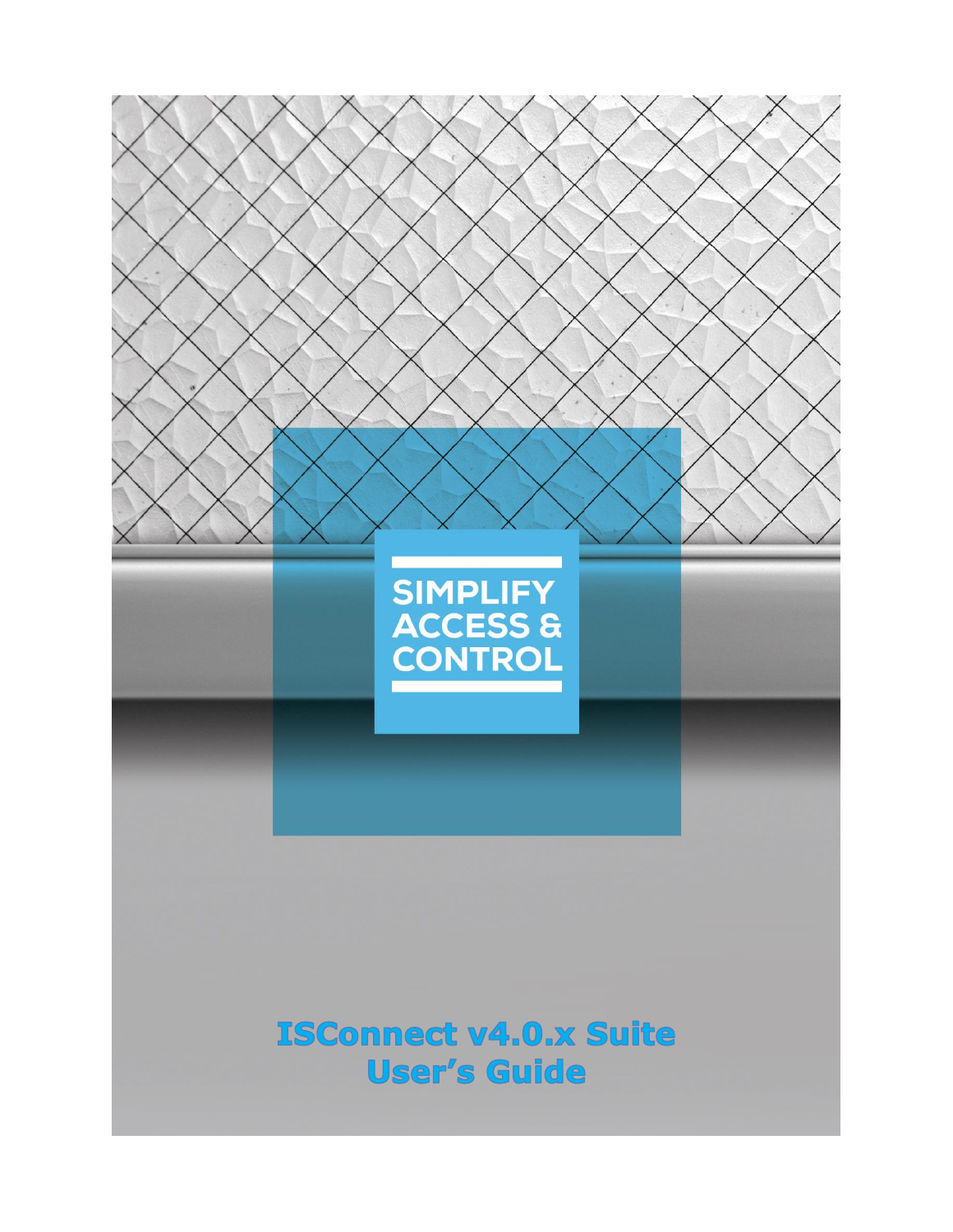# **Intelli‒Site Security Management Software**

# **ISConnect v4.0.x Suite User's Guide**

For Windows 7 Professional and Ultimate, Windows 8.1 Pro and Enterprise, Windows 10 Pro and Enterprise, Server 2008 R2, and Server 2012 R2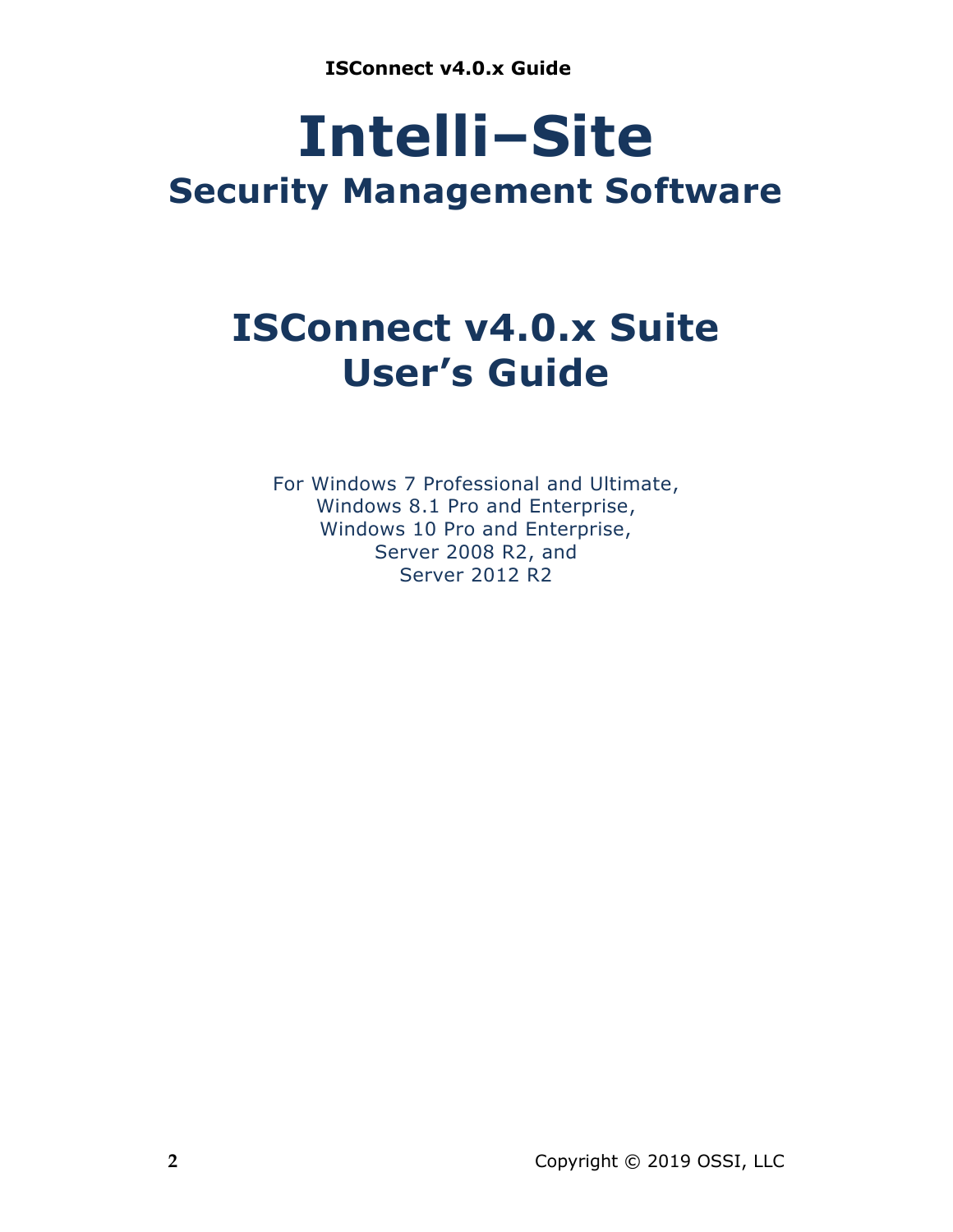# <span id="page-2-0"></span>**Copyright**

Copyright © 2019 OSSI, LLC All rights reserved.

Information in this document is subject to change without notice. The software described in this document is furnished under a license agreement or nondisclosure agreement. The software may be used or copied only in accordance with the terms of those agreements. No part of this publication may be reproduced, stored in a retrieval system, or transmitted in any form or any means electronic or mechanical, including photocopying and recording for any purpose other than the purchaser's use without the written permission of OSSI.

OSSI, LLC 10125 S 52nd St. Franklin, WI 53132-8677 **[ossi-usa.com](http://ossi-usa.com/)**

| Telephone: (262) 522-1870 |                  |
|---------------------------|------------------|
| Toll Free:                | $(888)$ 488-2623 |
| Fax:                      | $(262)$ 522-1872 |

# <span id="page-2-1"></span>**Trademarks**

Intelli-Site® is registered in U.S. Patent & Trademark Office.

All other registered and unregistered trademarks are the sole property of their respective owners.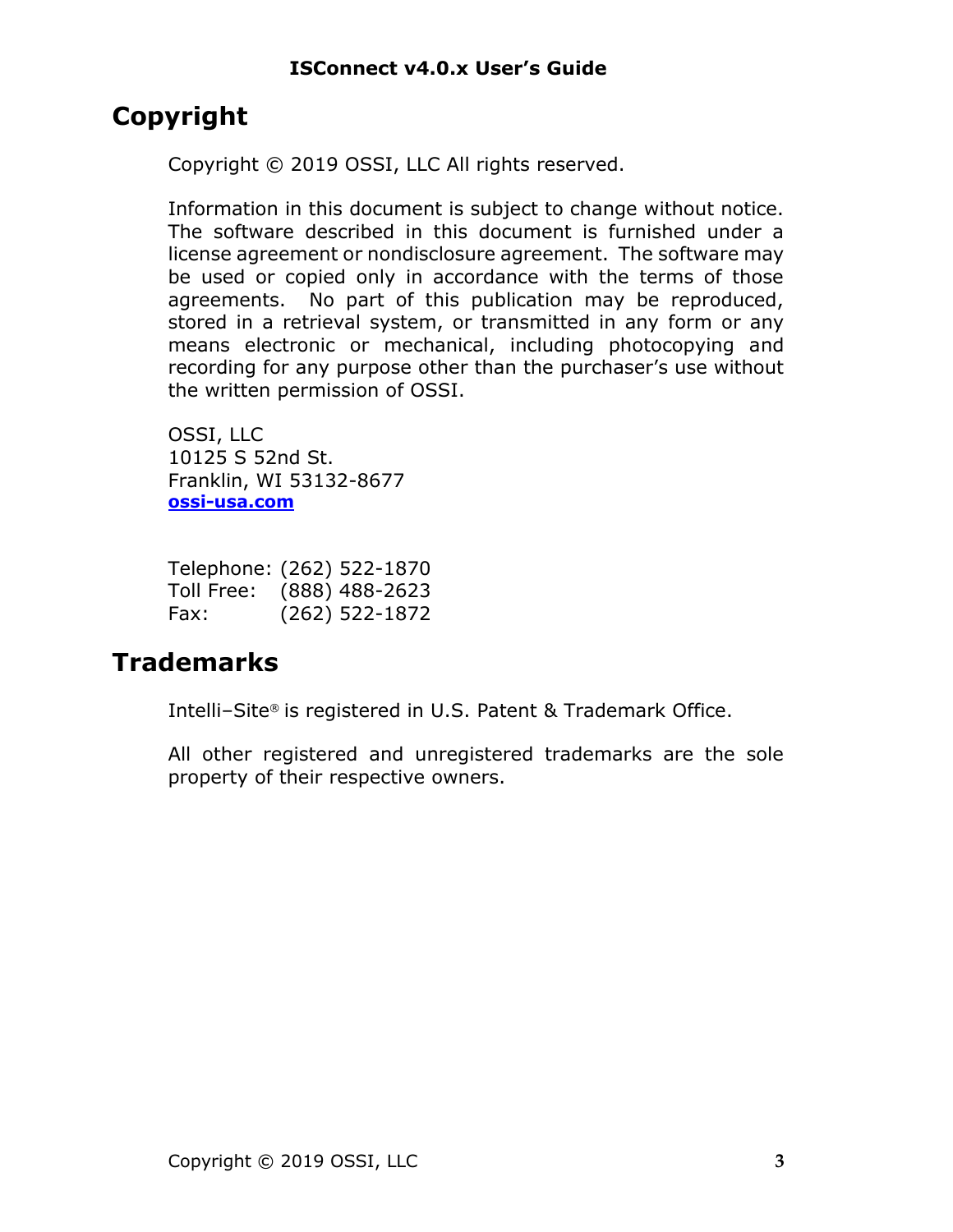# <span id="page-3-0"></span>**Technical Support Assistance**

### *OSSI, LLC Headquarters*

OSSI, LLC 10125 S 52nd St. Franklin, WI 53132-8677 (262) 522-1870

(888) 488-2623

## *Technical Support*

Technical support is available via telephone or email. Contact Technical Support 8:00 AM to 5:00 PM Central Standard time. If calling after hours, please leave a detailed voice mail message, and someone will return your call as soon as possible.

Email: [support@ossi-usa.com](mailto:support@ossi-usa.com) Phone: (888) 488-2623

When calling, please be at the computer prepared to provide the following information:

- Product version number, found by selecting the **CAbout** button from the Intelli-Site Application Menu.
- The type of computer being used including, operating system, processor type, speed, amount of memory, type of display, etc.
- Exact wording of any messages that appear on the screen.
- What was occurring when the problem was detected?
- What steps have been taken to reproduce the problem?
- It is highly recommended that the user generate a support package for transmission to Intelli-Site technical support staff. To generate the package, run the Intelli-Site Configuration Utility. *Create Support Package…* is the last option in the **Tools** menu.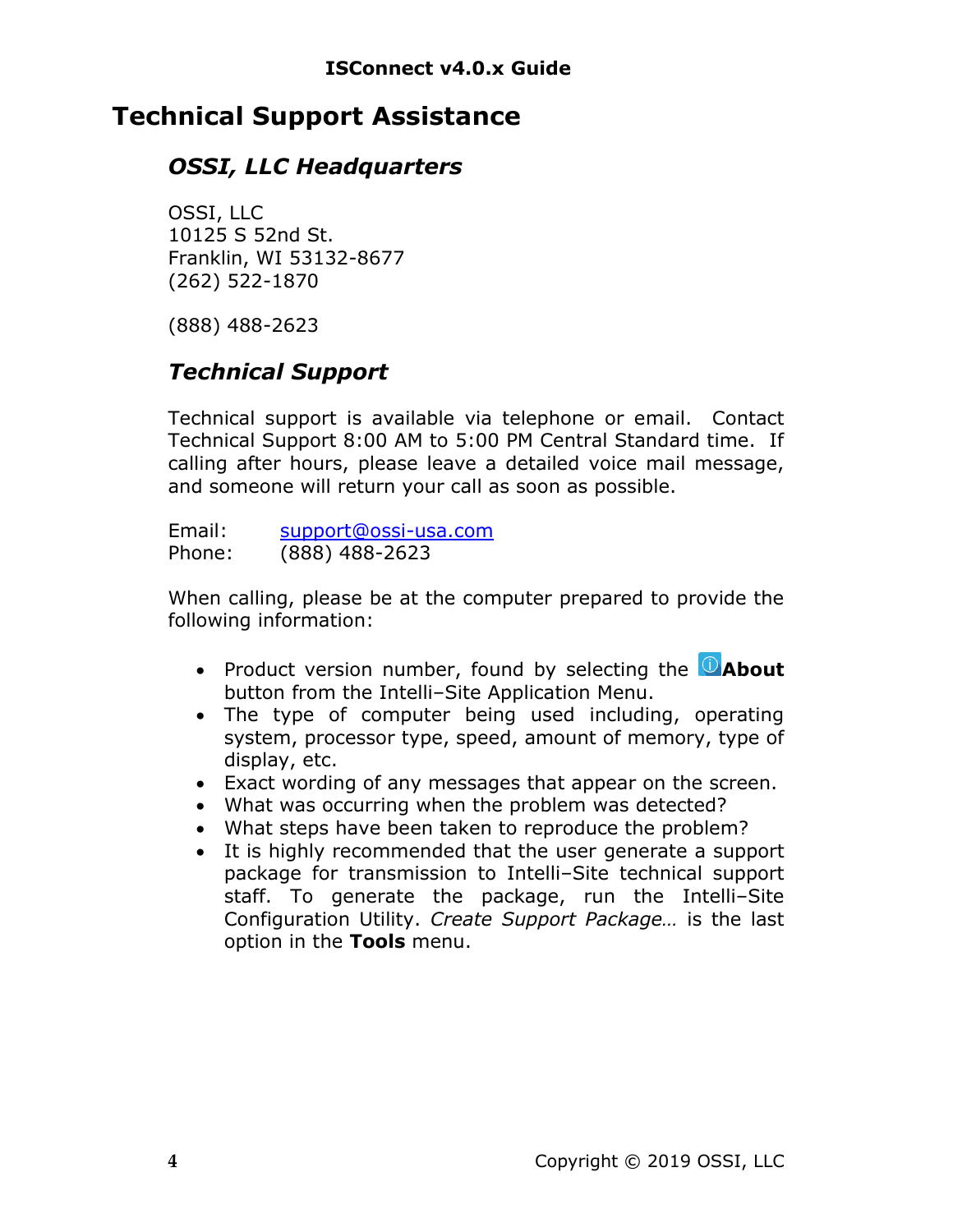# <span id="page-4-0"></span>**Table of Contents**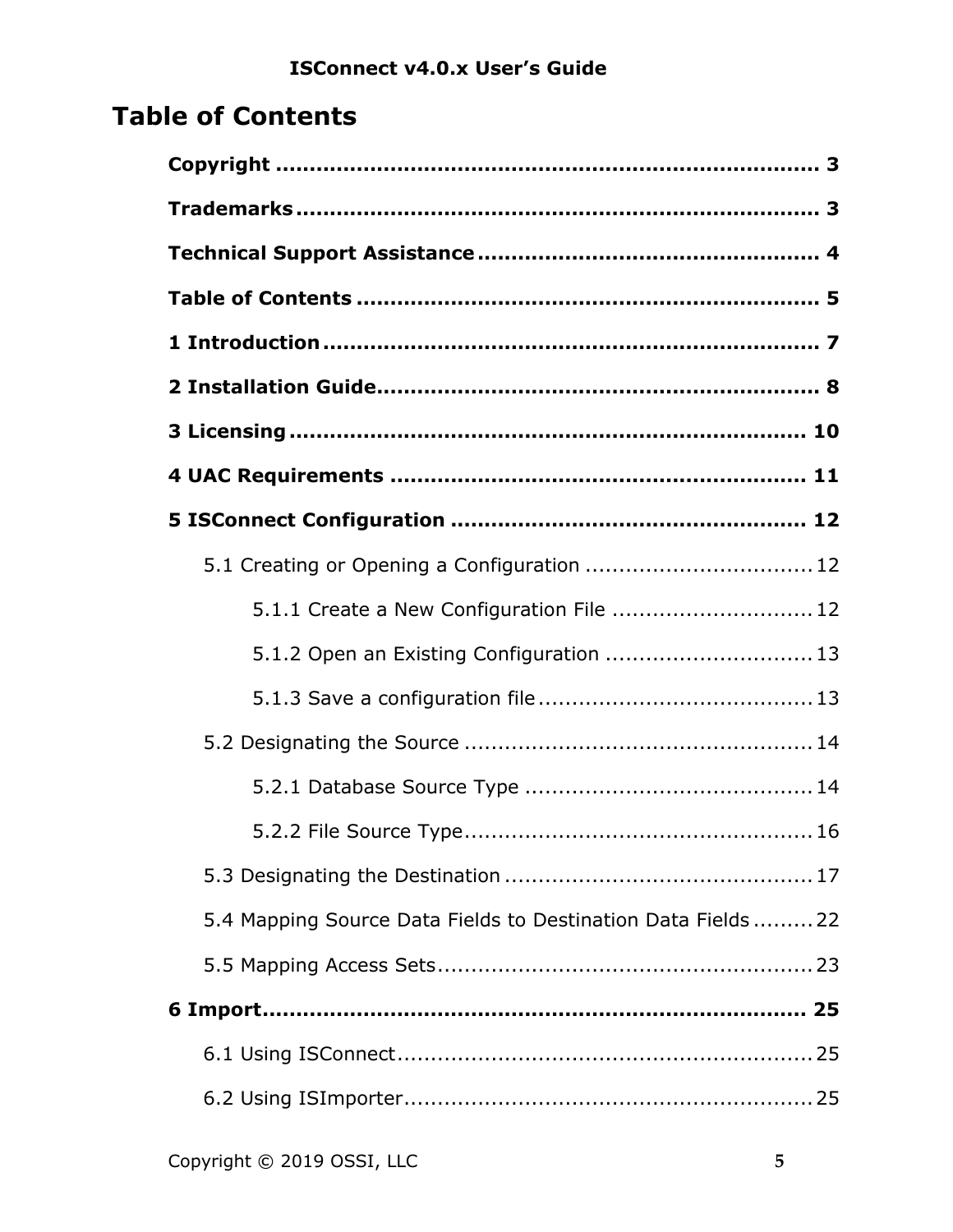### **ISConnect v4.0.x Guide**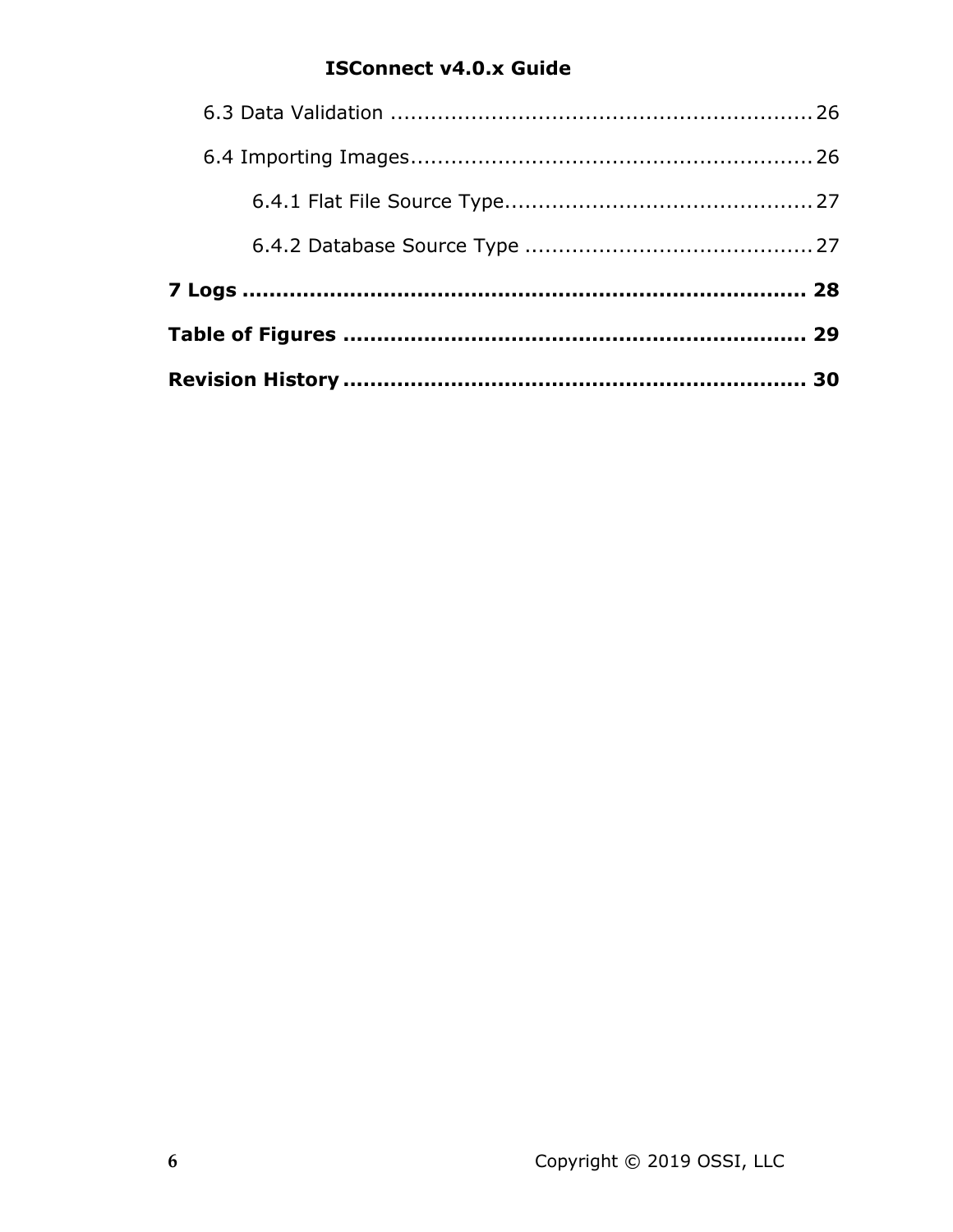# <span id="page-6-0"></span>**1 Introduction**

ISConnect v4.0.x Suite is the Intelli-Site software tool set used to import information from an external data source (database or file) into the Intelli-Site software system. There are two parts to this suite. ISConnect.exe is used to create configurations that define data mappings from the source material to the Intelli-Site database. It can also be used to perform the import. ISImporter.exe is command line program to import the data using a configuration file created with ISConnect.exe.

ISConnect v4.0.x is expected to be used as part of an automated process to import information from a system that is outside the Intelli–Site software suite. This information is integral to site security and usage; therefore, a customer may need to have the data imported on an ongoing basis.

The integrity of the source data by its very nature is the responsibility of the provider of the source data. It is required that the data be generated and verified by their database system.

It is expected that during the creation of the ISConnect v4.0.x configuration any discrepancy in the data definitions will be addressed. Minimal automatic data validation can be performed.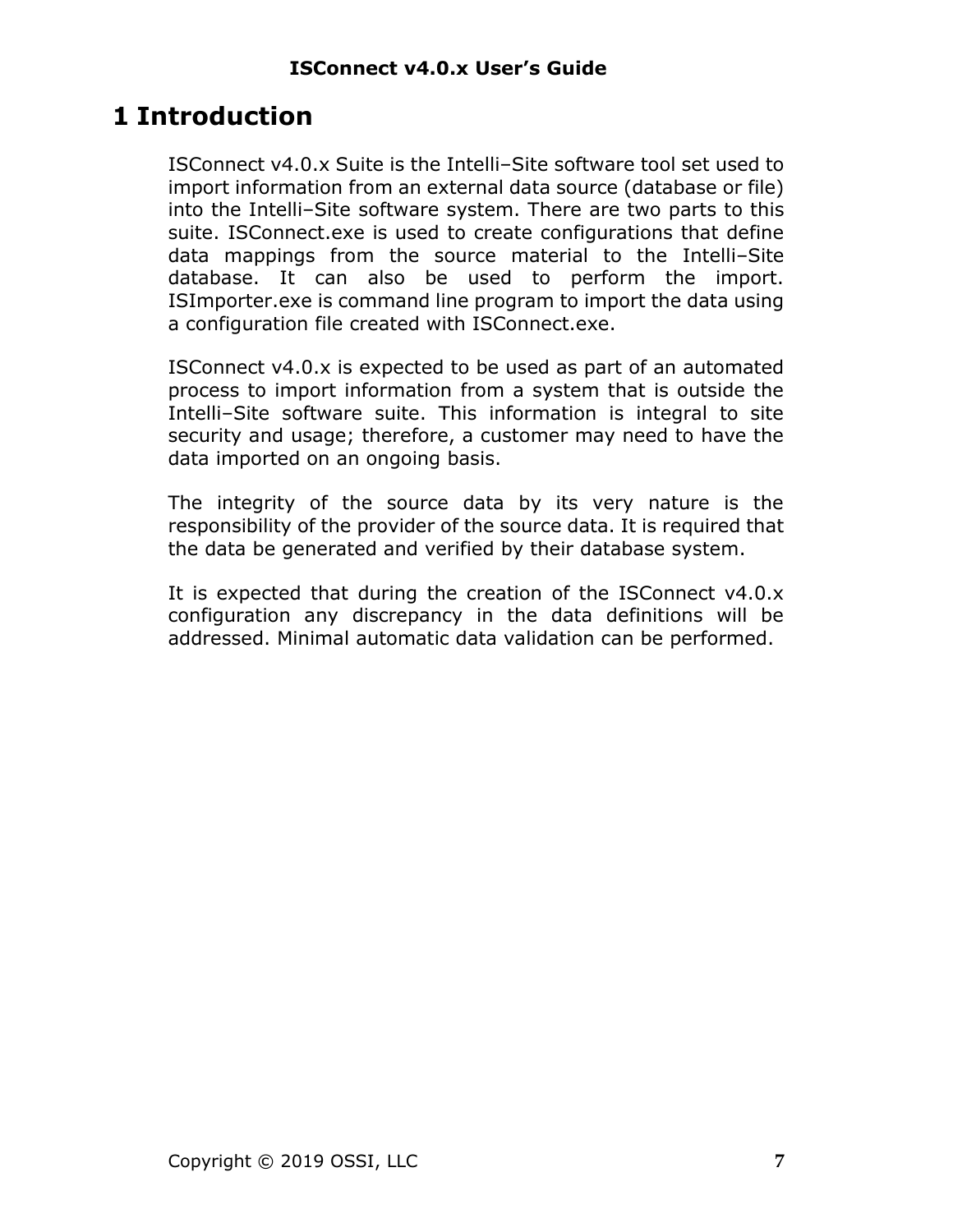# <span id="page-7-0"></span>**2 Installation Guide**

ISConnect is a component module in Intelli-Site. It must be installed. No external software is needed.

*Note: ISConnect can be installed as a remote client. No other components are required. All necessary software will be installed when ISConnect is selected.*

If Intelli-Site has been installed without the ISConnect component, run the Intelli-Site installer again and select **Modify**.

During the initial installation, a **Complete** install will include ISConnect. If only ISConnect is to be installed, select ISConnect. Otherwise, select **Custom** to check the various components needed.

| Intelli-Site - InstallShield Wizard<br><b>Setup Type</b><br>Select the setup type that best suits your needs. | ×                              |
|---------------------------------------------------------------------------------------------------------------|--------------------------------|
| Click the type of setup you prefer.                                                                           |                                |
| Complete                                                                                                      | Description                    |
| Custom                                                                                                        | Desktop application to create  |
| Desktop Client                                                                                                | configurations and import data |
| <b>Driver Service</b>                                                                                         | from external sources (files   |
| <b>ISConnect</b>                                                                                              | and/or SQL databases)          |
| InstallShield                                                                                                 | Cancel                         |
| $Back$                                                                                                        | Next >                         |

**Figure 1 - Installation Setup Type window**

<span id="page-7-1"></span>For modify installation process, you are presented with the **Select Features** window.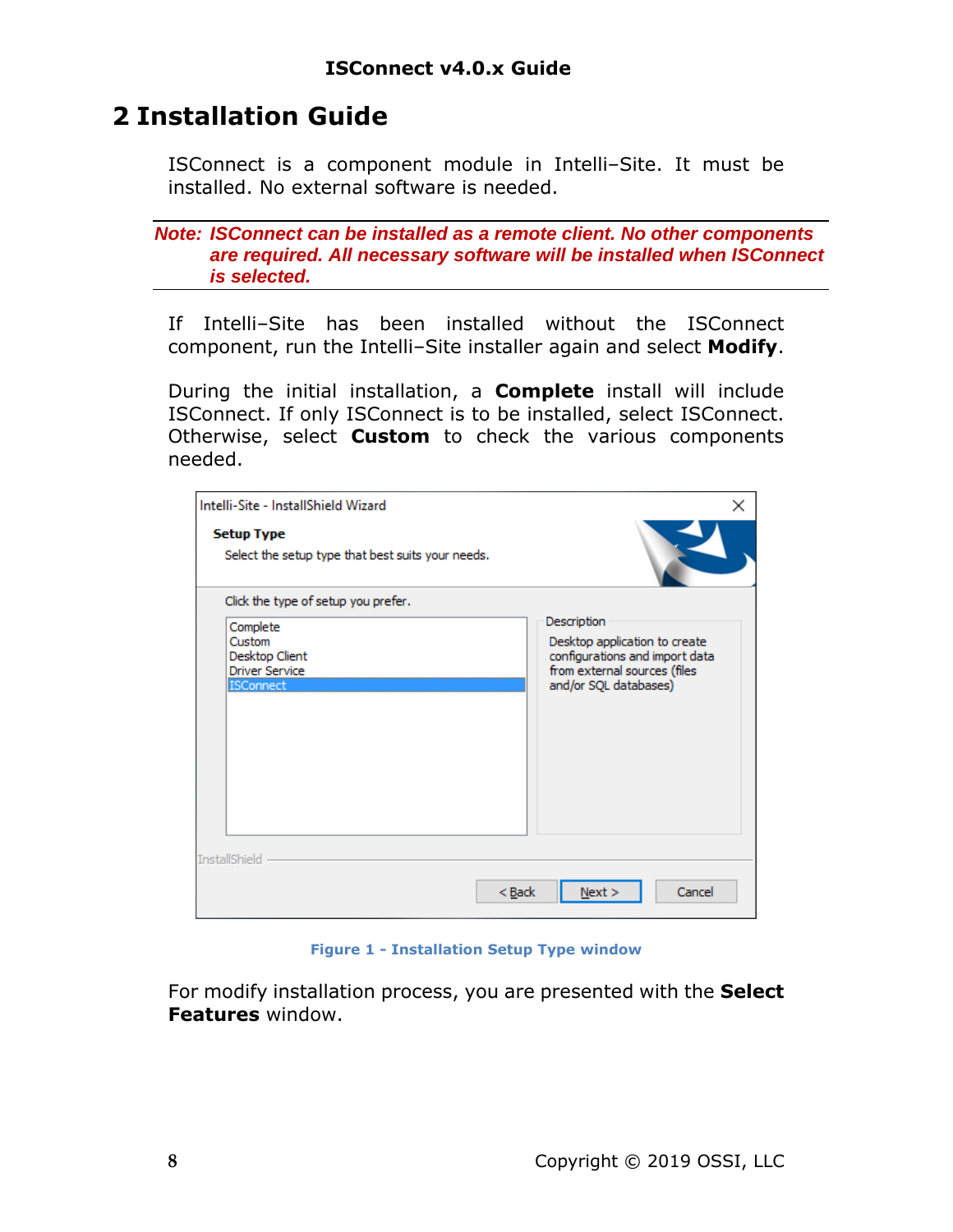| Intelli-Site - InstallShield Wizard                                                                                                                                                                                                                           | ×                                                                                                                                       |
|---------------------------------------------------------------------------------------------------------------------------------------------------------------------------------------------------------------------------------------------------------------|-----------------------------------------------------------------------------------------------------------------------------------------|
| <b>Select Features</b><br>Select the features setup will install.                                                                                                                                                                                             |                                                                                                                                         |
| Select the features you want to install, and deselect the features you do not want to install.<br>Client Manager Service<br>Desktop Client<br>Engine Service<br>Driver Service<br>Web Service<br><b>ISConnect</b><br>0.00 MB of space required on the C drive | Description<br>Desktop application to create<br>configurations and import<br>data from external sources<br>(files and/or SQL databases) |
| 31996.07 MB of space available on the C drive<br><b>InstallShield</b>                                                                                                                                                                                         |                                                                                                                                         |
| $<$ Back                                                                                                                                                                                                                                                      | Cancel<br>Next >                                                                                                                        |

**Figure 2 - Select the components you want to install**

<span id="page-8-0"></span>Ensure the **ISConnect** option is checked then continue with the installation or modification.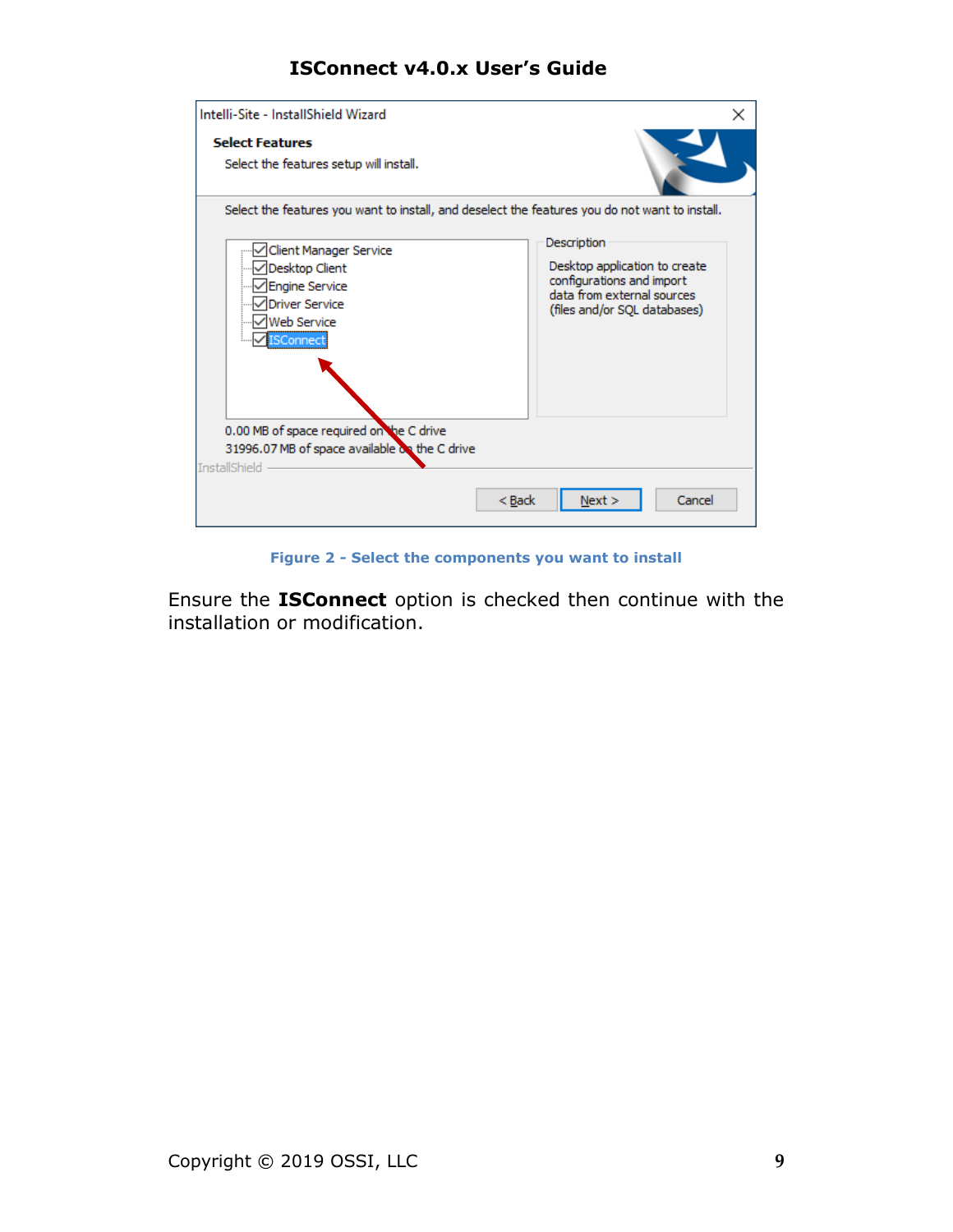# <span id="page-9-0"></span>**3 Licensing**

Configurations can be created without the ISConnect module being licensed. But the license is required before an import can take place. Contact your sales representative to add the ISConnect module to the license.

| About                                                                              |
|------------------------------------------------------------------------------------|
| About EULA Version<br>License                                                      |
|                                                                                    |
| 133510010<br>License Number:<br>Offline Update                                     |
| License                                                                            |
| License Status: Temporary                                                          |
| Expiration: 3/6/2020                                                               |
| Software Maintenance Agreement                                                     |
| Valid<br><b>SMA Status:</b>                                                        |
| Expiration: 3/6/2020                                                               |
| License Quantities                                                                 |
| Concurrent Clients: Unlimited (1 used) Readers: Unlimited (2 used)                 |
| I/O: Unlimited (12 used) Cameras: Unlimited (6 used)                               |
|                                                                                    |
| <b>Enabled Modules</b><br>Driver Class Count                                       |
| 7 AccessControl (1 used)<br>AccessManagement                                       |
| 7 Alarm (0 used)<br>Badging<br>7 CommonControlProtocol (0 used)<br>Enterprise      |
| <b>EventFormatting</b><br>7 Video (1 used)                                         |
| <b>ISMonCtrIAPI</b><br>7 FireAlarm (0 used)                                        |
| <b>LiveVideo</b><br>7 Intercom Telephony (0 used)                                  |
| Redundant Servers<br>7 Miscellaneous (0 used)<br>7 PLC (0 used)<br>RFIDTagEncoding |
| VisitorManagement<br>7 RFID (0 used)                                               |
| <b>ISConnect</b><br>7 Perimeter (0 used)                                           |
| 7 Custom Protocol (0 used)                                                         |
| Close                                                                              |

<span id="page-9-1"></span>**Figure 3 - License tab of the About dialog with ISConnect module**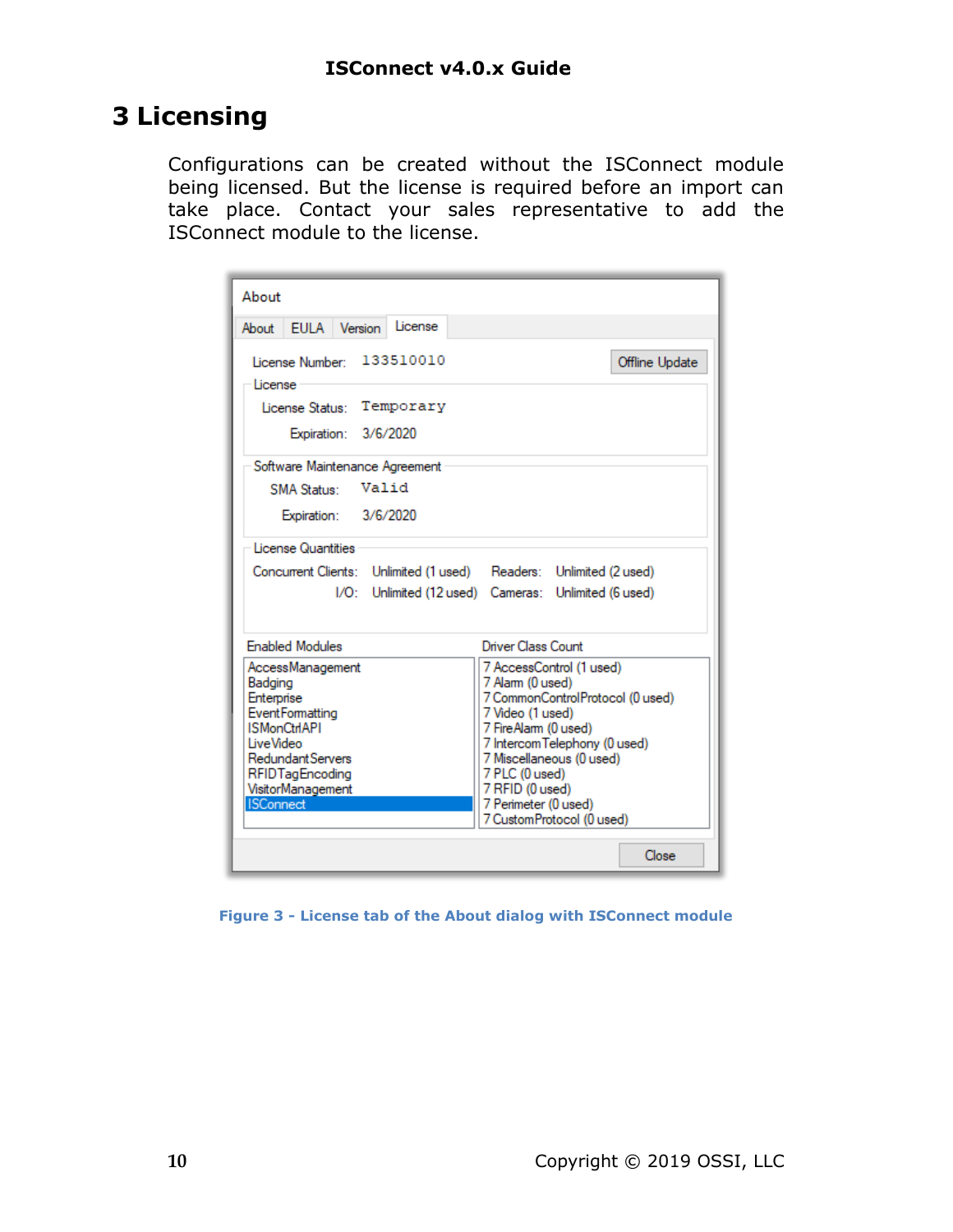# <span id="page-10-0"></span>**4 UAC Requirements**

ISConnect v4.0.x must write to the Intelli-Site logs folder. This is a protected, system folder. Therefore, both ISConnect.exe and ISImporter.exe must "Run as Administrator". Import will not begin otherwise. The installer will set the appropriate properties allow the programs to run at the elevated privilege no matter who executes them.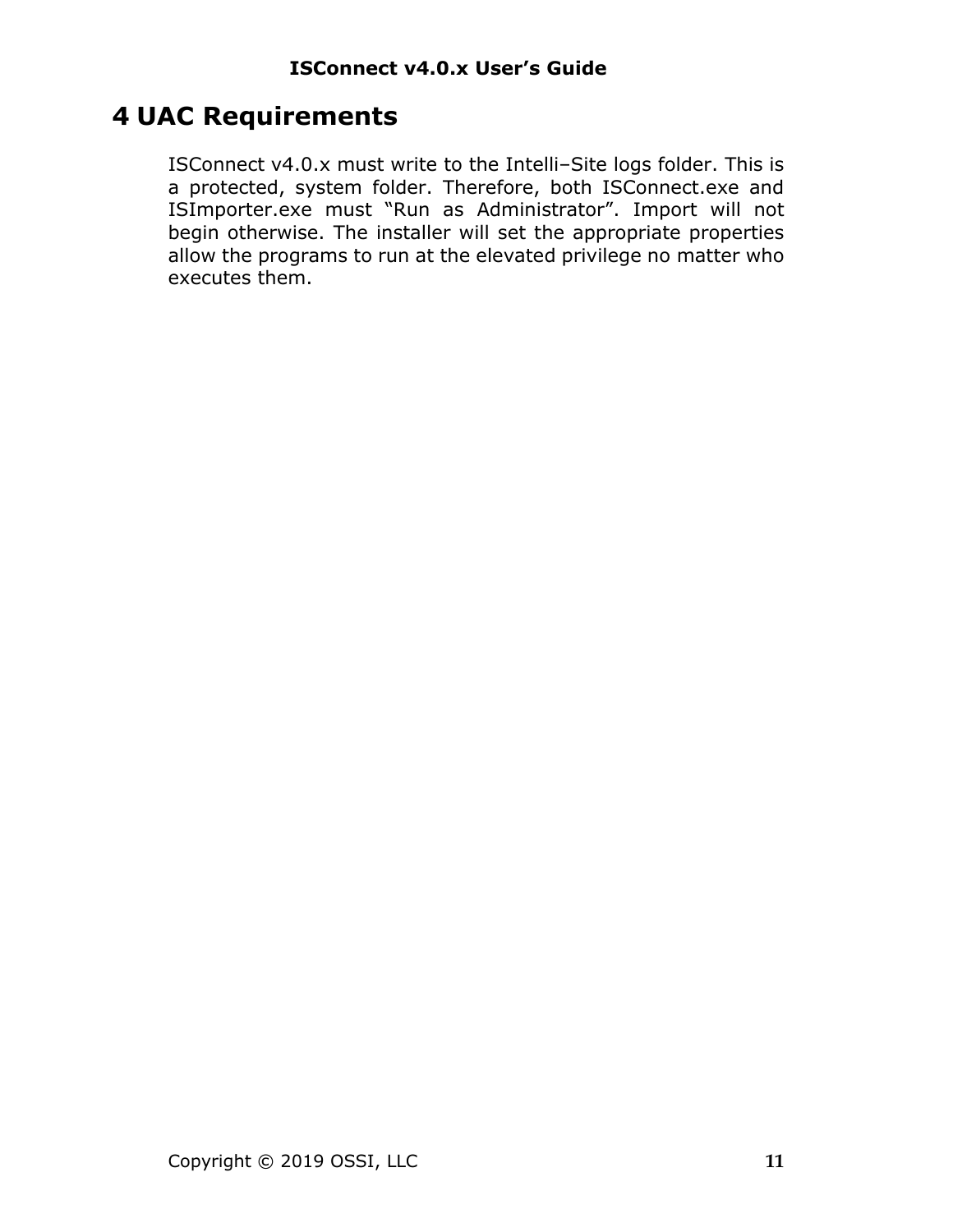# <span id="page-11-0"></span>**5 ISConnect Configuration**

Before data can be imported into Intelli-Site, a data import configuration file must be created. This section explains:

- Creating or opening a configuration
- Designating the source data
- Designating the destination Intelli-Site Engine location and login credentials
- Mapping the source data to the Intelli-Site data

### <span id="page-11-1"></span>*5.1 Creating or Opening a Configuration*

Before data can be imported, there is information the tool needs. The data source and the destination Intelli-Site Engine location must be defined. Once defined, the data mapping can be defined. This information is stored in an XML configuration file.

#### <span id="page-11-2"></span>**5.1.1 Create a New Configuration File**

Run ISConnect. In the *File* menu, select *New…*. The **Data Import Project** window displays. The name of the configuration is in the title bar. The default name for a new configuration is "ImportProject".

| ImportProject |                    | —                  | $\Box$ | $\times$ |
|---------------|--------------------|--------------------|--------|----------|
|               | Source             | Destination        |        |          |
|               | <not set=""></not> | <not set=""></not> |        |          |
|               |                    | Destination        |        |          |
| Unique ID?    | Source             |                    |        |          |
|               |                    |                    |        |          |
|               |                    |                    |        |          |
|               |                    |                    |        |          |
|               |                    |                    |        |          |
|               |                    |                    |        |          |
|               |                    |                    | Import |          |

#### **Figure 4 - New Data Import Project Window**

<span id="page-11-3"></span>Notice under both the  $\vert$  source...  $\vert$  and  $\vert$  Destination... buttons is "<Not set>". This indicates that the data source and destination have not been defined.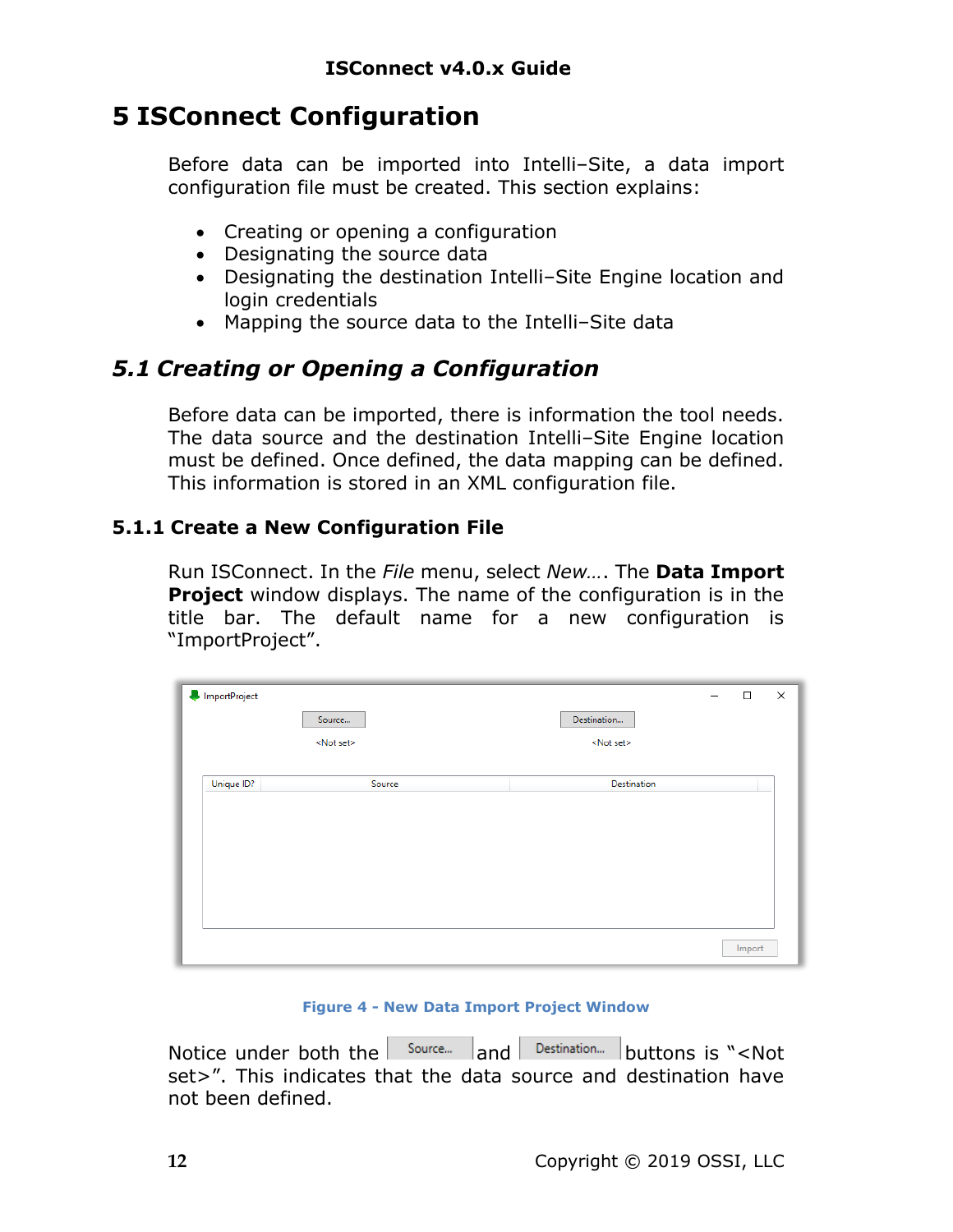#### <span id="page-12-0"></span>**5.1.2 Open an Existing Configuration**

Run ISConnect. In the *File* menu, select *Open…*. Using the standard **Open** dialog, navigate to and select an existing configuration file. The **Data Import Project** dialog displays. The name of the configuration is in the title bar.

| Photo Import.xml     |                                                                                     |                                                            | П            | $\times$ |
|----------------------|-------------------------------------------------------------------------------------|------------------------------------------------------------|--------------|----------|
|                      | Source                                                                              | Destination                                                |              |          |
|                      | Server=Flat File<br>\\LORI-DESKTOP\4.0 Testing\ISConnect Stuff\Photos Import Load.t | Engine Address: localhost / Port: 9600<br>Username: master |              |          |
| Unique ID?           | Source                                                                              | <b>Destination</b>                                         |              |          |
| $\blacktriangledown$ | <b>FIRSTNAME</b>                                                                    | Personnel.name_first                                       | $\sim$       |          |
|                      | <b>IMAGE</b>                                                                        | Personnel.photo                                            | $\sim$       |          |
|                      | <b>ISSUELEVEL</b>                                                                   | Card.site_code                                             | $\sim$       |          |
| $\blacktriangledown$ | LASTNAME                                                                            | Personnel.name_last                                        | $\sim$       |          |
|                      | MI                                                                                  | Personnel.name_middle                                      | $\checkmark$ |          |
| V                    | <b>RUID</b>                                                                         | Card.card_number                                           | $\checkmark$ |          |
|                      |                                                                                     |                                                            |              |          |
|                      |                                                                                     |                                                            | Import       |          |
|                      |                                                                                     |                                                            |              |          |

**Figure 5 - Data Import Project dialog**

<span id="page-12-2"></span>Loading the file may take some time as the source data or destination Engine may reside locally or on a different computer. If the source is a database, the network is polled to find all available SQL servers. The Engine is logged into and the possible database fields are loaded. A status window may pop up to explain the delay.

Notice that in the above example, the data source is a flat file and the destination is localhost, meaning Intelli-Site is running on the same computer as ISConnect.

#### <span id="page-12-1"></span>**5.1.3 Save a configuration file**

To save a configuration file, use the *File* menu on the main window. Select *Save* or *Save As…*.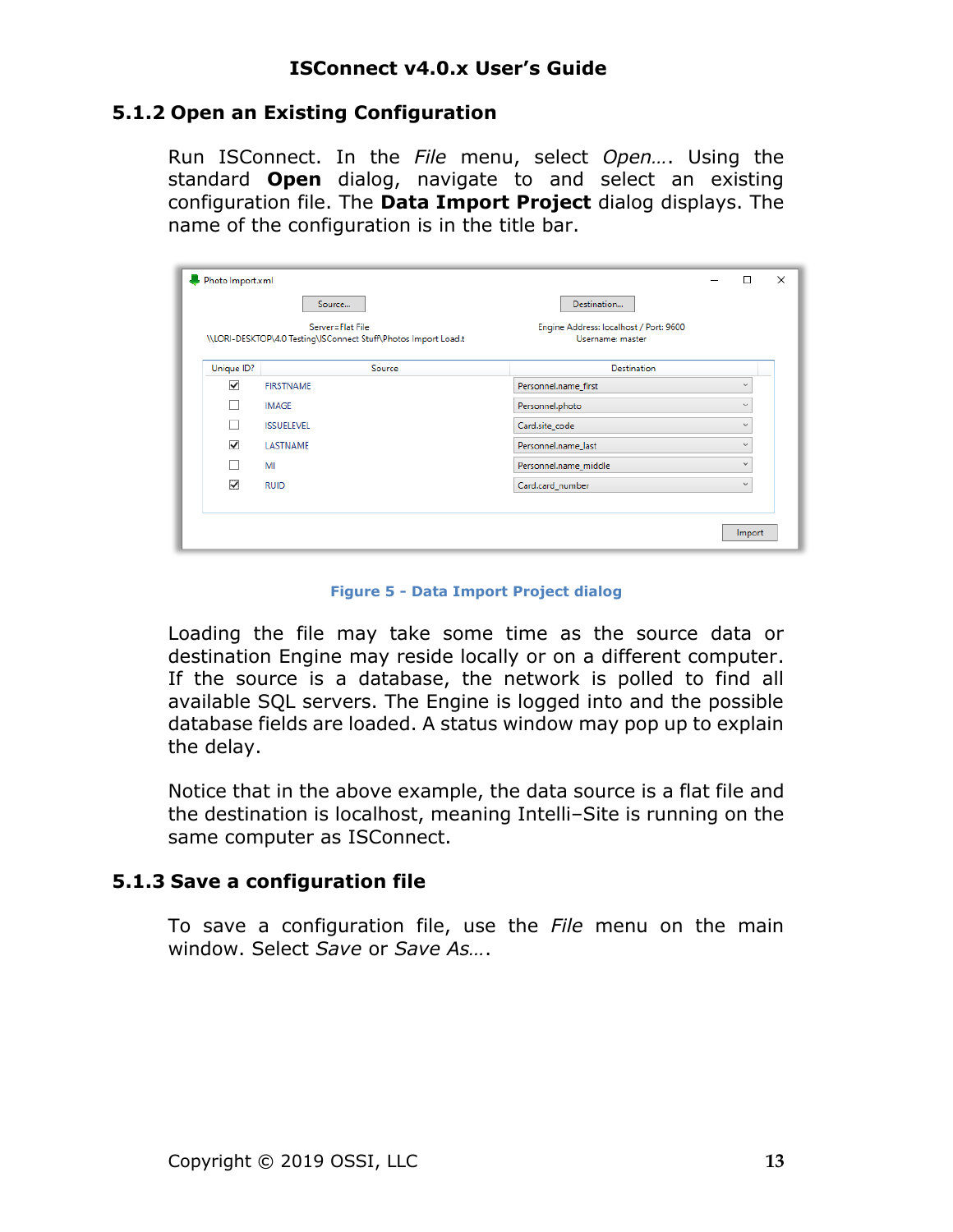### <span id="page-13-0"></span>*5.2 Designating the Source*

The source data is the repository from which the data to import comes. To designate the source, click the  $\vert$  source... button on the **Data Import Project** dialog. The **Data Source Setup** dialog will appear.

| Data Source Setup             | ×        |
|-------------------------------|----------|
| Database                      |          |
| Database Server:              | $\sim$   |
| Authentication                |          |
| <b>Windows Authentication</b> |          |
| SOL/Database Authentication   |          |
| Username:                     |          |
| Password:                     |          |
|                               |          |
| Database:                     |          |
| Table/View:                   |          |
|                               |          |
| $\odot$ : File                |          |
|                               | $\cdots$ |
| Ok<br>Cancel                  |          |

**Figure 6 - Data Source Setup dialog**

<span id="page-13-2"></span>The data source can be either a database or a file. Click the appropriate radio button, **Database** or **File,** according to the source type.

#### <span id="page-13-1"></span>**5.2.1 Database Source Type**

If the data source is a database, click the radio button next to **Database**. The fields associated with defining a database become enabled. And the fields associated with **File** are disabled and greyed-out.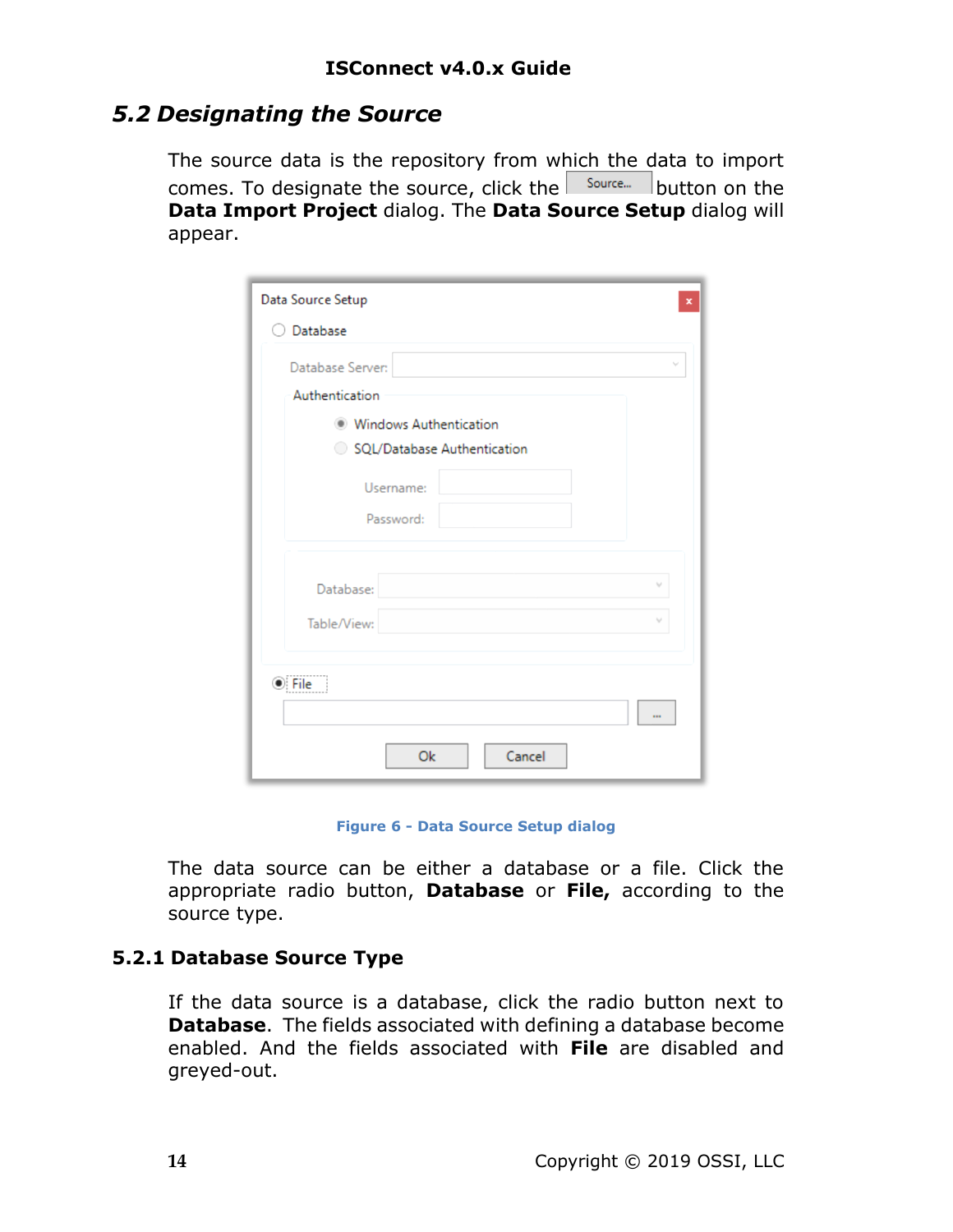First designate the source **Database Server**. Either type in the *<server name>\<instance>* (e.g., *LATWin10SQL\SQLEXPRESS* or *.\SQLEXPRESS*) or locate and select the appropriate database server in the **Database Server** drop down list.

*Note: If it has not done so already, ISConnect may need to load the available SQL Servers. This process takes time. Even if there is only one SQL Server, the discovery software will poll the network for any available servers. It doesn't always find all or any of them. Microsoft even admits it. Therefore, it is best to type in the name of the SQL Server and instance <server name>\<instance>.*

Then in the **Authentication** group box, define the authentication credentials for the selected database server.

The tool will then query the database server for a list of possible databases. Select the database from the list in the **Database** drop-down list.

The list of tables in the selected database will populate the dropdown list next to **Table**. Select the desired table.

If any of these steps are attempted outside the order given an error message window will appear. Clicking on OK will bring the user back to the **Data Source Setup** window.

Once the data source is defined, press the OK button. The window disappears and the **Source** column of the data mapping table is filled in with the possible columns from the specified source database and tables.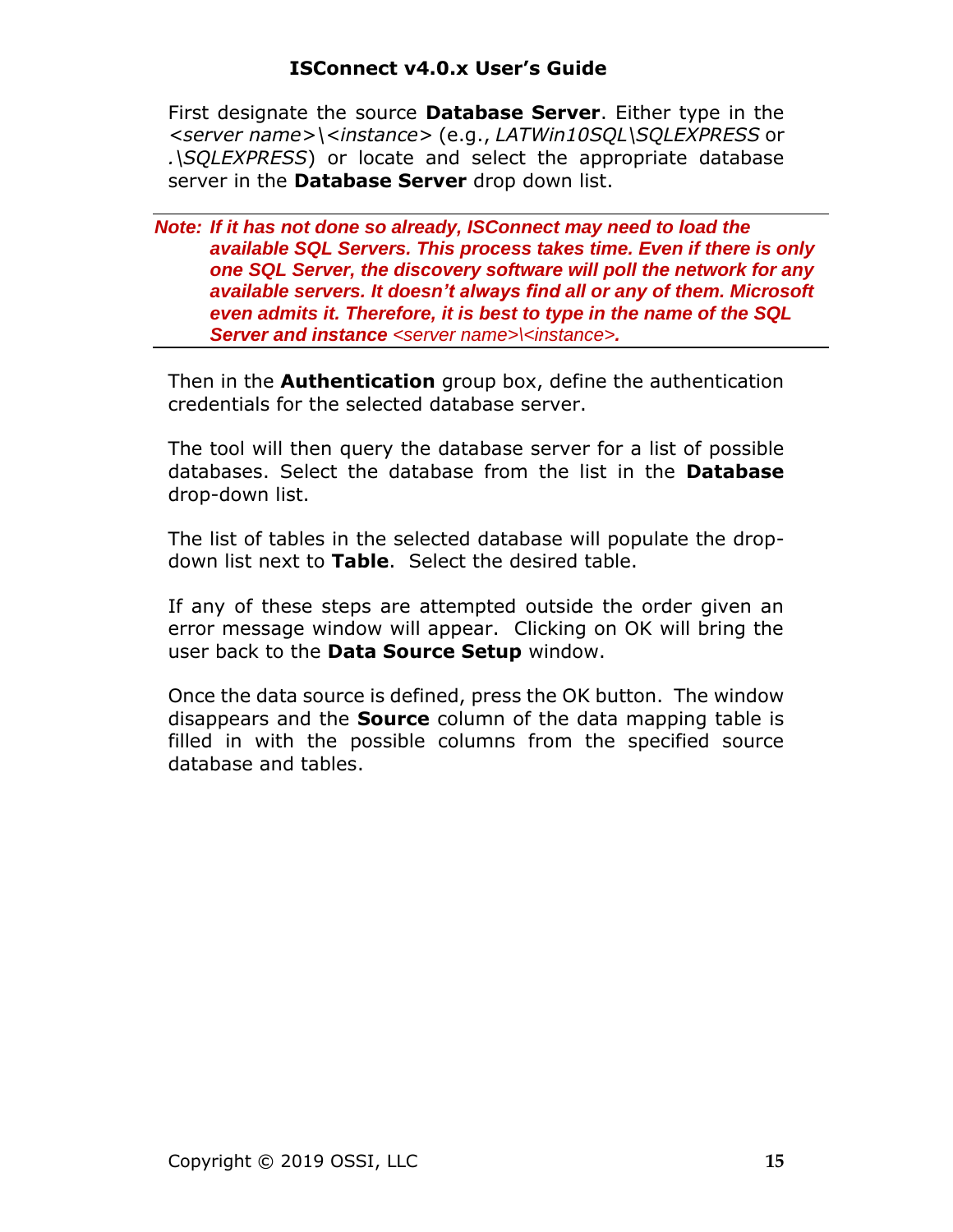| Source<br>                                             | Destination        |                          |            |
|--------------------------------------------------------|--------------------|--------------------------|------------|
| Server=LORI-TOWER\SQLEXPRESS<br>Database=IDTrak.People | <not set=""></not> |                          |            |
| Source                                                 | <b>Destination</b> |                          | $\wedge$   |
| <b>BiometricCaptureDate</b>                            |                    | $\sim$                   |            |
| Citizenship                                            |                    | $\sim$                   |            |
| DateAdded                                              |                    | $\sim$                   |            |
| <b>DateOfBirth</b>                                     |                    | $\sim$                   |            |
| EyeColor                                               |                    | $\checkmark$             |            |
| FirstName                                              |                    | $\overline{\phantom{a}}$ |            |
| HairColor                                              |                    | v                        | $\backsim$ |
|                                                        |                    |                          |            |

**Figure 7 - Data Import Project dialog with Database as source**

<span id="page-15-1"></span>Notice the text below the  $\vert$  source... button. It shows that the source is database by displaying both the server and database names.

#### <span id="page-15-0"></span>**5.2.2 File Source Type**

For a file to be a valid data source, it must be either a tabdelimited or comma-delimited text file. The first line of the file must define the columns of data.

To select a file as the source, click the radio button next to **File**. The **Database** and **Table** fields will be disabled and grayed-out.

Type in the name of the file or use the  $\Box$  button to browse.

Then press the  $\frac{\log n}{n}$  button.

ISConnect will read the first line of the file to fill in the **Source** column on the **Data Import Project** dialog.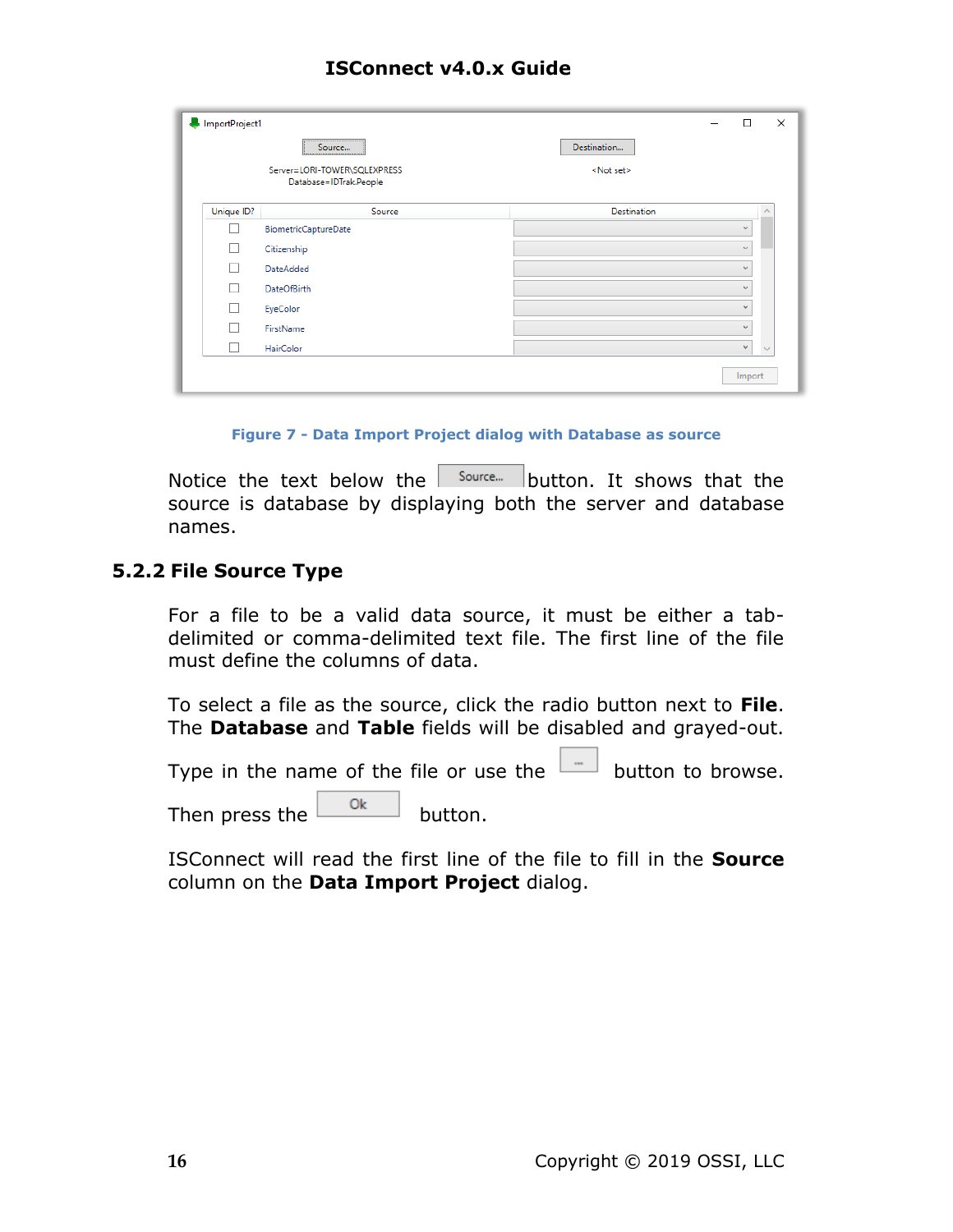|            | ImportProject1<br>$\times$<br>$\Box$                                                |                    |                |  |  |
|------------|-------------------------------------------------------------------------------------|--------------------|----------------|--|--|
|            | <br>Source<br>                                                                      | Destination        |                |  |  |
|            | Server=Flat File<br>\\LORI-DESKTOP\4.0 Testing\ISConnect Stuff\Rutgers Import Load. | <not set=""></not> |                |  |  |
|            |                                                                                     |                    |                |  |  |
| Unique ID? | Source                                                                              | <b>Destination</b> |                |  |  |
|            | <b>FIRSTNAME</b>                                                                    |                    | $\sim$         |  |  |
|            | <b>ISSUELEVEL</b>                                                                   |                    | $\sim$         |  |  |
|            | LASTNAME                                                                            |                    | $\sim$         |  |  |
|            | MI                                                                                  |                    | $\overline{ }$ |  |  |
|            | <b>RUID</b>                                                                         |                    | $\checkmark$   |  |  |
|            |                                                                                     |                    |                |  |  |
|            |                                                                                     |                    |                |  |  |
|            |                                                                                     |                    | Import         |  |  |

**Figure 8 - Data Import Project dialog with File as source**

<span id="page-16-1"></span>Notice the text below the  $\vert$  source... button. It shows that the data source is a flat file and it displays the name of the file using the full path. As you can see, the source file is not on the local machine but on LORI-DESKTOP.

In addition, the **Source** column has been filled in with the column headers from the file.

### <span id="page-16-0"></span>*5.3 Designating the Destination*

To specify the Intelli-Site destination, press the Destination... button on the **Data Import Project** dialog. The **Data Destination Setup** dialog appears.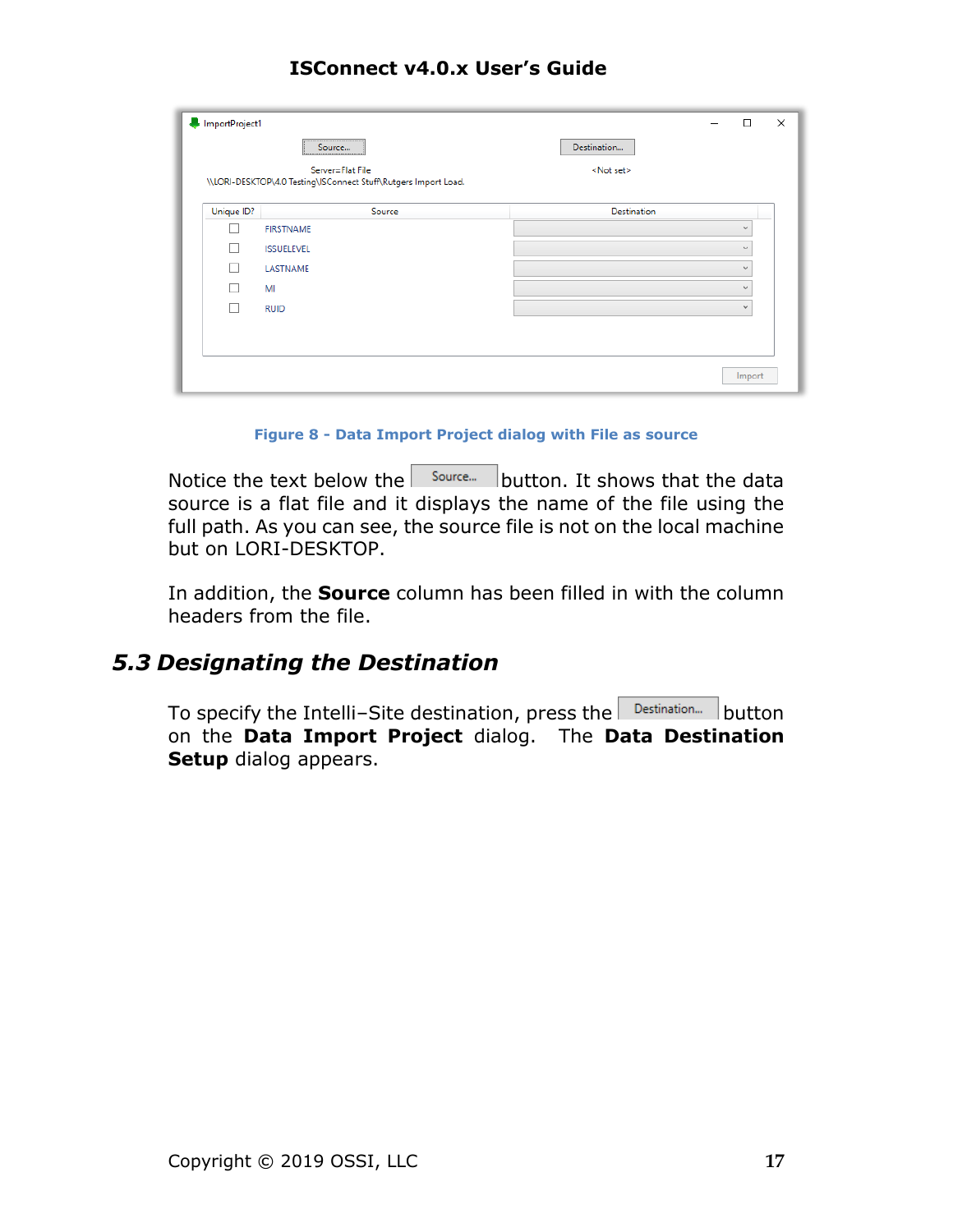#### **ISConnect v4.0.x Guide**

| <b>Data Destination Setup</b><br>×           |           |  |  |
|----------------------------------------------|-----------|--|--|
| Intelli-Site Connection Information:         |           |  |  |
| <b>Engine Address:</b>                       | localhost |  |  |
| <b>Engine Port:</b>                          | 9600      |  |  |
| Username:                                    |           |  |  |
| Password:                                    |           |  |  |
| Automatically download cards<br>Ok<br>Cancel |           |  |  |

**Figure 9 – Data Destination Setup dialog**

<span id="page-17-0"></span>ISConnect does not have to run on the same computer as the Intelli-Site Engine. ISConnect and ISImporter are clients of the Engine just like the Desktop Client or the web client. In the **Engine Address** type the IP address or host name of the computer on which the Engine is running. The default value is localhost. The **Engine Port** field is set to the default Engine port. If the Engine port is different, set the **Engine Port** field to the correct port number. The **Engine Address** and **Engine Port** can be found in the **Setup Services** dialog in the Intelli-Site Configuration Utility.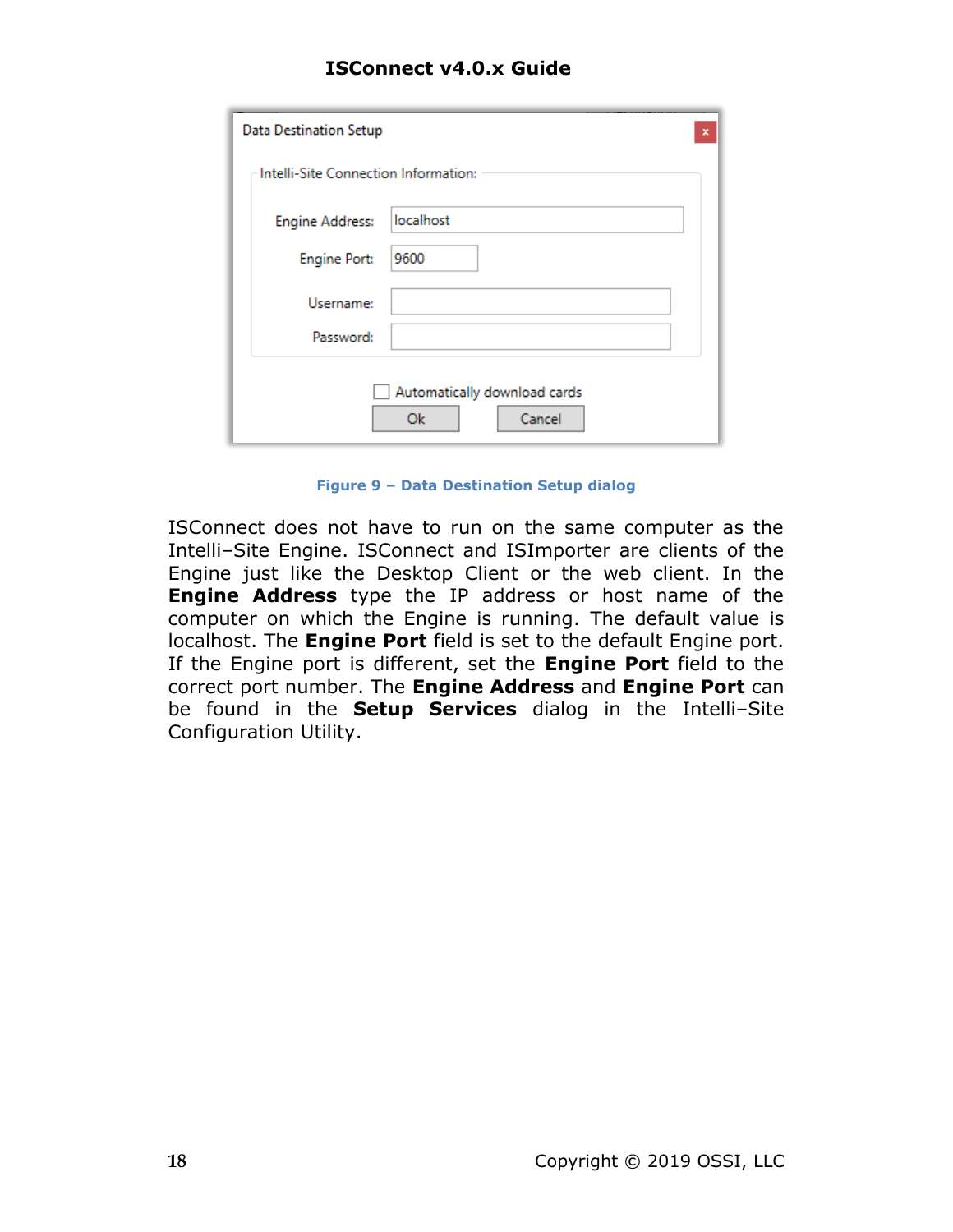| <b>Service Setup</b>                   |                                                                       |           | ×                                 |
|----------------------------------------|-----------------------------------------------------------------------|-----------|-----------------------------------|
| <b>Engine Service Settings</b>         |                                                                       |           |                                   |
| Service Name:                          | Engine                                                                |           |                                   |
| Port:                                  | 9600                                                                  |           |                                   |
| Message Logging: ☑                     |                                                                       |           |                                   |
| Socket Logging:                        |                                                                       |           |                                   |
| <b>Driver Service Settings</b>         |                                                                       |           |                                   |
| Service Name:                          | <b>Driver</b>                                                         |           |                                   |
| Port:                                  | $9601 -$                                                              |           |                                   |
| <b>Client Manager Service Settings</b> |                                                                       |           |                                   |
| NOTE: This is an OPTIONAL component.   |                                                                       |           | <b>Engine Connection Settings</b> |
|                                        | When running, it will count as an active session against the license. |           |                                   |
|                                        |                                                                       | Address:  | LATWin10                          |
| Service Name:                          | <b>Client Manager</b>                                                 | Port:     | $9600$ $\Rightarrow$              |
| Port:                                  | $9603$ $\rightarrow$                                                  | Username: | master                            |
| Message Logging:                       |                                                                       | Password: |                                   |
| Socket Logging:                        |                                                                       |           |                                   |
| Web Service Settings                   |                                                                       |           |                                   |
| Install Web Service:                   |                                                                       |           |                                   |
| URL:                                   | http://LORI-DESKTOP/Intelli-Site                                      |           |                                   |
| <b>IIS Application Pool:</b>           |                                                                       |           |                                   |
| <b>IIS Web Site:</b>                   |                                                                       |           |                                   |
| <b>IIS Virtual Directory:</b>          | $\checkmark$                                                          |           |                                   |
|                                        |                                                                       |           | <b>OK</b><br>Cancel               |
|                                        |                                                                       |           |                                   |

#### <span id="page-18-0"></span>**Figure 10 – Engine Connection Settings group box in the Configuration Utility: Service Setup dialog**

Provide a valid username and password. It is strongly suggested that a user be added to Intelli-Site specifically for ISConnect.

If the imported cards are to be downloaded as they are imported, check **Automatically download** cards.

Click the <sup>Ok</sup> button on the **Data Destination Setup** dialog. ISConnect will use this information to login to Intelli-Site to load the names of the database fields then logout. A status window will display while this information is being gathered.

*Note: Because ISConnect is a client, it affects and is affected by the Concurrent Connections limit of the license. Ensure the license accommodates at least two concurrent connections.*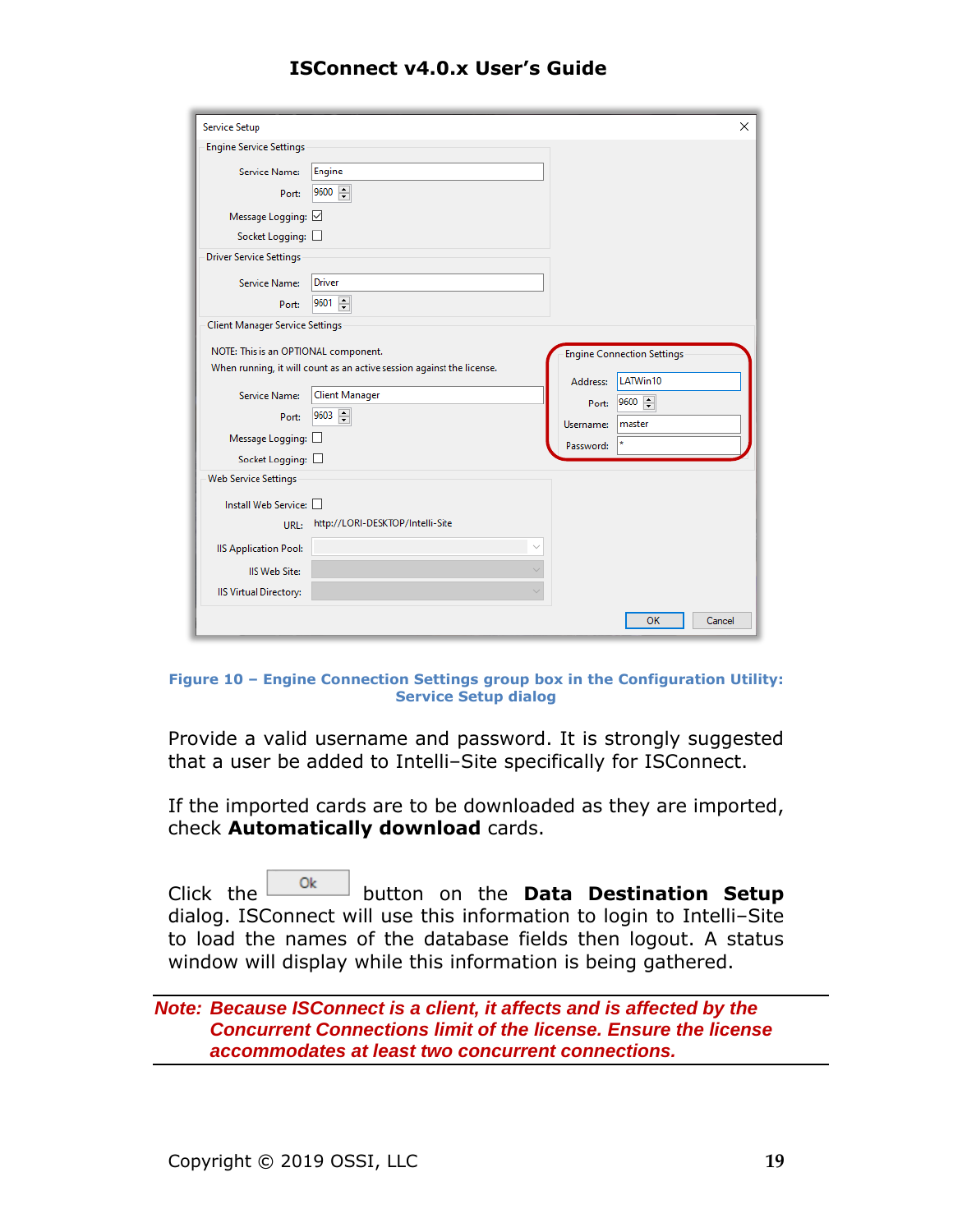|            | Source<br>Server=Flat File                                      | Destination<br>Engine Address: localhost / Port: 9600 |              |  |
|------------|-----------------------------------------------------------------|-------------------------------------------------------|--------------|--|
|            | \\LORI-DESKTOP\4.0 Testing\ISConnect Stuff\Rutgers Import Load. | Username: master                                      |              |  |
| Unique ID? | Source                                                          | <b>Destination</b>                                    |              |  |
|            | <b>FIRSTNAME</b>                                                |                                                       | $\sim$       |  |
|            | <b>ISSUELEVEL</b>                                               |                                                       | u            |  |
|            | LASTNAME                                                        |                                                       |              |  |
|            | MI                                                              |                                                       |              |  |
|            | <b>RUID</b>                                                     |                                                       | $\checkmark$ |  |
|            |                                                                 |                                                       |              |  |
|            |                                                                 |                                                       |              |  |

**Figure 11 - Data Import Project dialog with the Destination set**

<span id="page-19-0"></span>Notice the text below the  $\Box$  Destination... | button. It shows that the data destination Engine Address is localhost, the Engine Port is 9600 and the username is 'master'.

Clicking on a drop-down list in each row of the **Destination** column reveals the list of database fields available for mapping. There are two database tables used for the destination fields. They are *Card* and *Personnel*.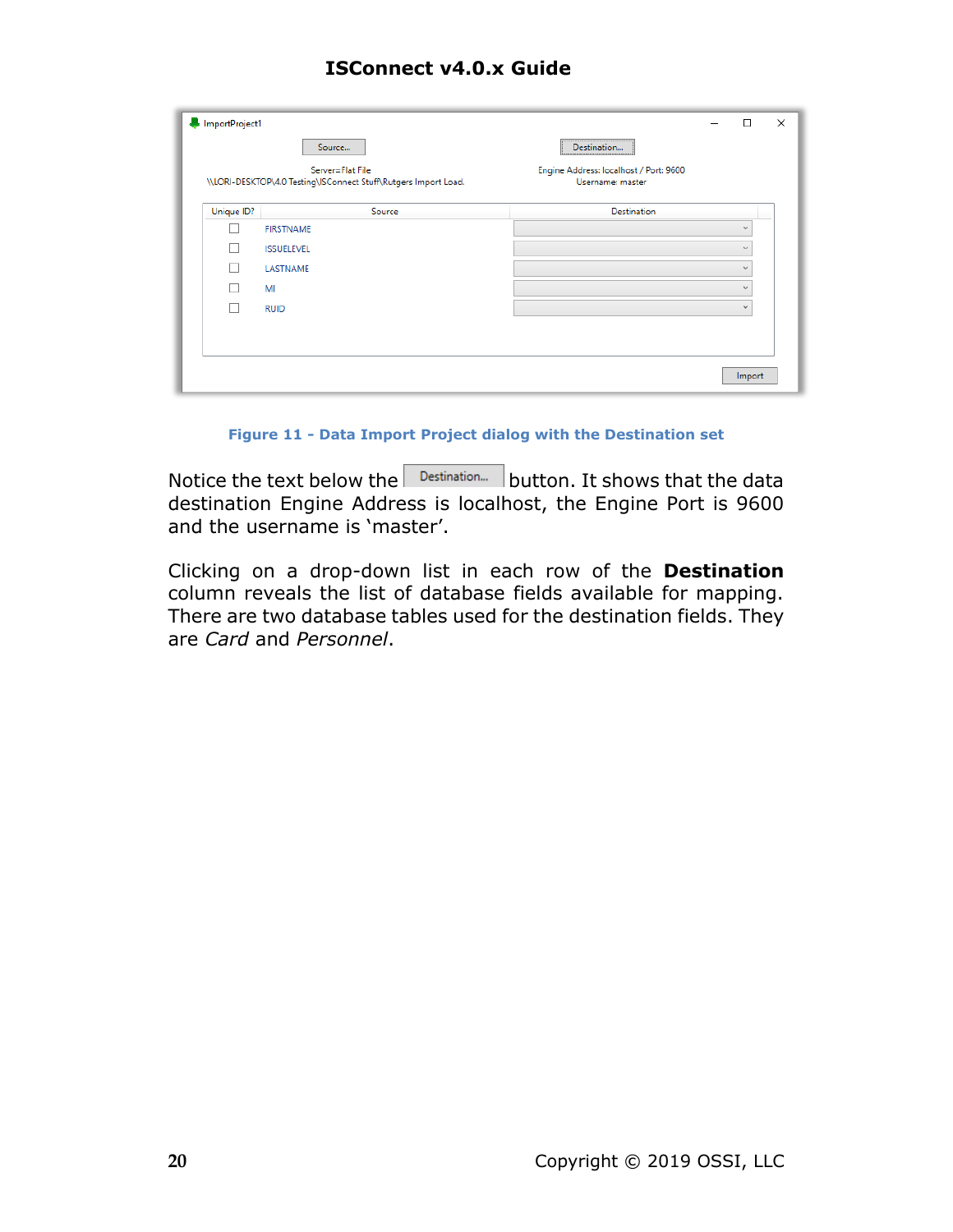| ImportProject1 |                                                                                     |                                                            | $\Box$       |
|----------------|-------------------------------------------------------------------------------------|------------------------------------------------------------|--------------|
|                | Source                                                                              | Destination                                                |              |
|                | Server=Flat File<br>\\LORI-DESKTOP\4.0 Testing\ISConnect Stuff\Rutgers Import Load. | Engine Address: localhost / Port: 9600<br>Username: master |              |
| Unique ID?     | Source                                                                              | <b>Destination</b>                                         |              |
| H              | <b>FIRSTNAME</b>                                                                    |                                                            | $\checkmark$ |
|                | <b>ISSUELEVEL</b>                                                                   |                                                            | $\wedge$     |
|                | LASTNAME                                                                            | Card.access_cost_override_capable                          |              |
|                | MI                                                                                  | Card.action_point_id<br>Card.activate_date                 |              |
|                |                                                                                     | Card.activation_group                                      |              |
|                | <b>RUID</b>                                                                         | Card.auto_disable                                          |              |
|                |                                                                                     | Card.badge_id                                              |              |
|                |                                                                                     | Card.building_passback_exemption                           |              |
|                |                                                                                     | Card.card_emboss_num                                       | <b>brt</b>   |
|                |                                                                                     | Card.card_format<br>Card.card_holder_groups                |              |
|                |                                                                                     | Card.card_label                                            |              |
|                |                                                                                     | Card.card number                                           |              |

<span id="page-20-0"></span>**Figure 12 - Destination database drop-down list**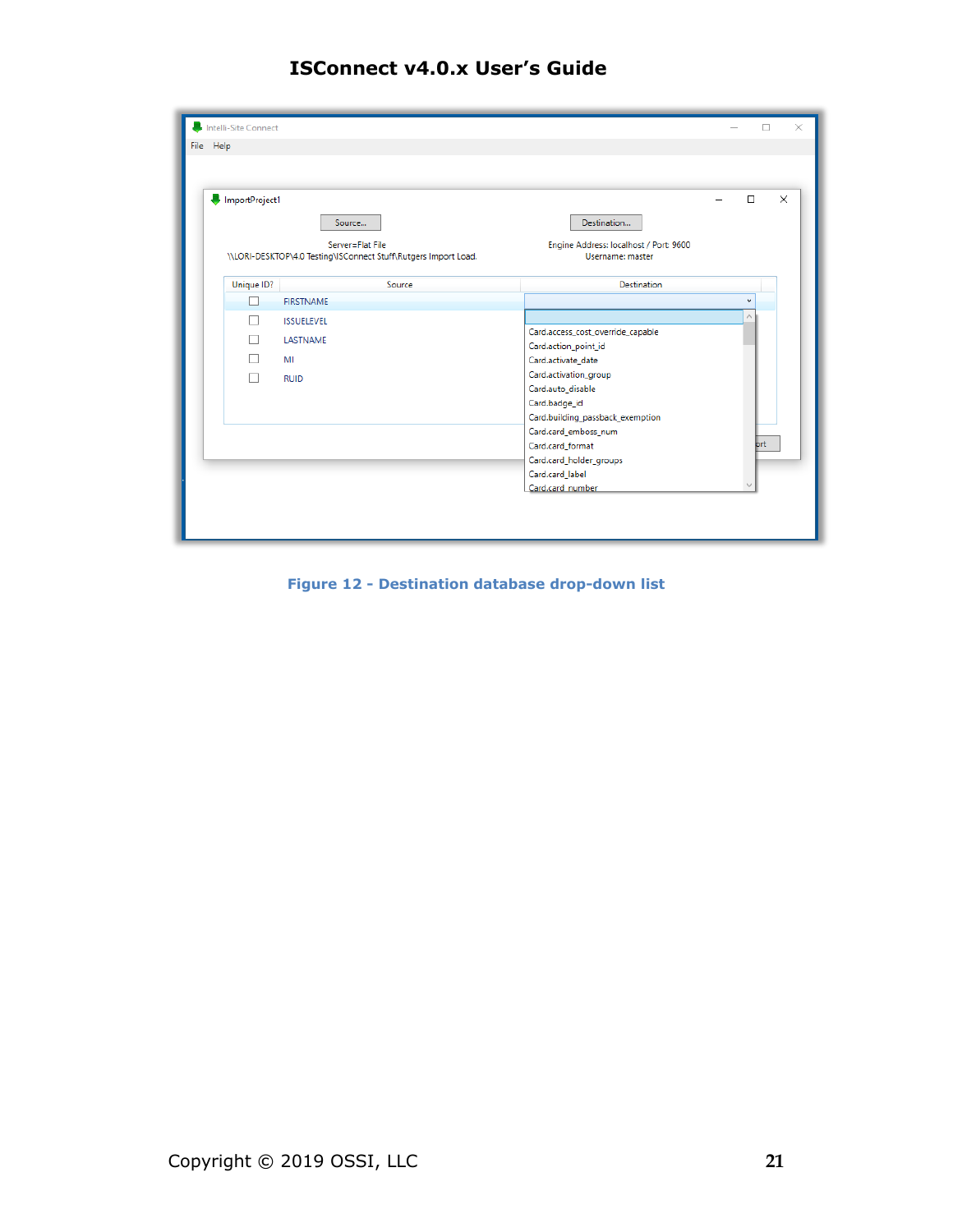### <span id="page-21-0"></span>*5.4 Mapping Source Data Fields to Destination Data Fields*

There are three columns in the data mapping table on the **Data Import Project** dialog. They are **Unique ID**, **Source**, and **Destination**.

|                                             | Server=Flat File                                                | Engine Address: localhost / Port: 9600 |              |  |
|---------------------------------------------|-----------------------------------------------------------------|----------------------------------------|--------------|--|
|                                             | \\LORI-DESKTOP\4.0 Testing\ISConnect Stuff\Rutgers Import Load. | Username: master                       |              |  |
| Unique ID?                                  | Source                                                          | <b>Destination</b>                     |              |  |
| $\overline{\mathsf{v}}$<br><b>FIRSTNAME</b> |                                                                 | Personnel.name_first                   | $\sim$       |  |
| <b>ISSUELEVEL</b>                           |                                                                 | Card.site_code                         | $\sim$       |  |
| $\overline{\checkmark}$<br>LASTNAME         |                                                                 | Personnel.name_last                    | $\sim$       |  |
| MI                                          |                                                                 | Personnel.name_middle                  | -------      |  |
| $\checkmark$<br><b>RUID</b>                 |                                                                 | Card.card_number                       | $\checkmark$ |  |

**Figure 13 - Data Import Project dialog with mappings**

<span id="page-21-1"></span>**Unique ID** – checkbox; when checked this mapping row will be used to search the Intelli-Site data for an existing record. There are two database tables to which mappings can be made. They are *Card* and *Personnel*. If a card is being added, or modified or assigned an access set, the **Unique ID**s designated by the user must include *Card.card\_number*. If a person is being added or modified, at least one **Unique ID** must be mapped to the *Personnel* table. This field or field combination should be the means by which an individual is uniquely defined in your system. It could be *Personnel.name\_last* and *Personnel.name\_first*. Or it could be a field added by your administrator to for employee number (e.g., *Personnel.employee\_id*)

*Note: It is strongly suggested that all configurations contain a Unique ID for each table.*

**Source –** fixed; the Source data fields. If the source data is a file, this column contains the field names supplied in the first row of the designated file. If the source is a database table, the column contains the fields from the table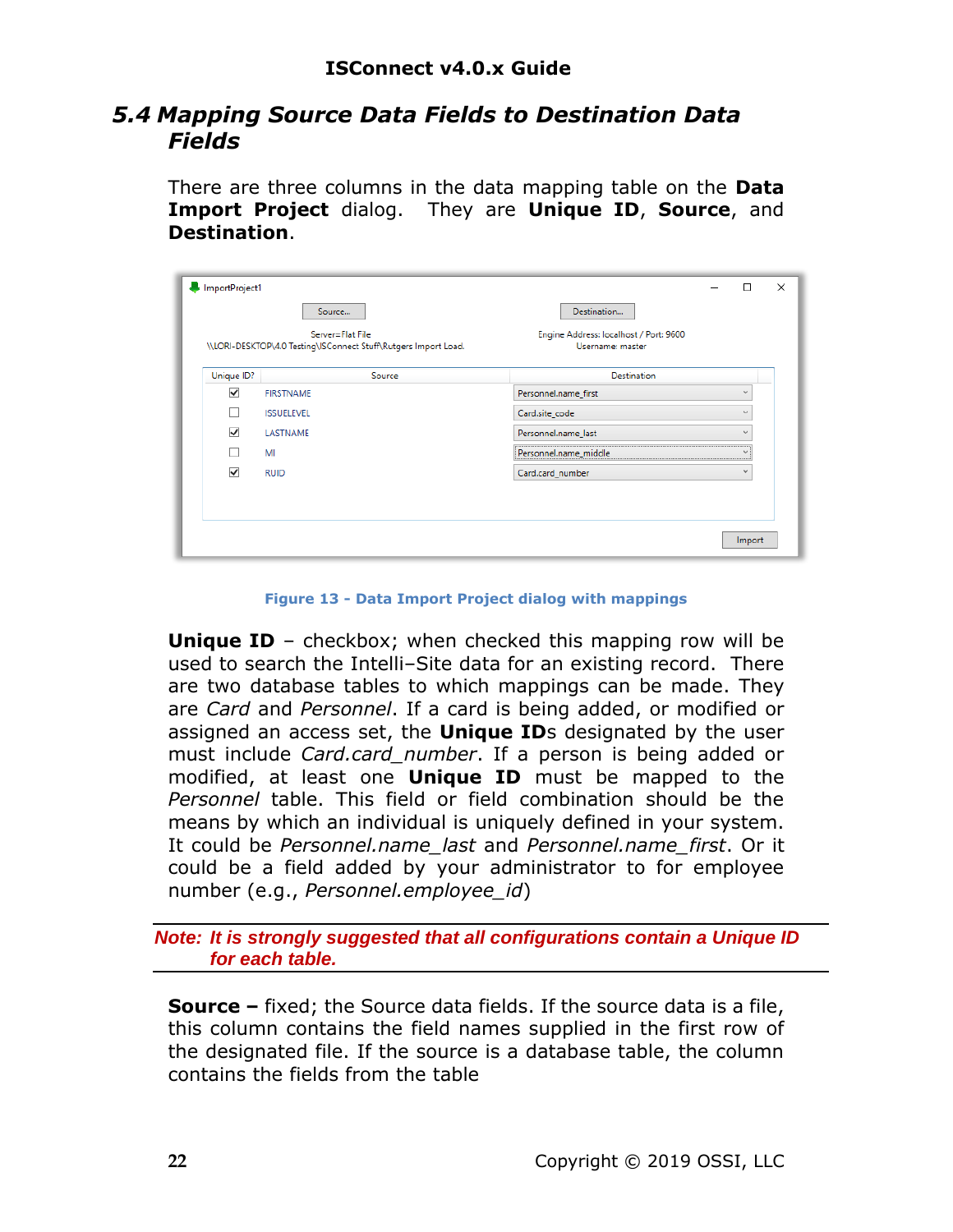**Destination –** drop-down lists; the list of fields in the destination database tables. For each row of the table, if there is a destination element selected, then the mapping exists and is defined. If a destination element is not selected, then the row is not part of the mapping specification even if the **Unique ID** is checked.

### <span id="page-22-0"></span>*5.5 Mapping Access Sets*

At the bottom of the list of possible destinations is the generic access set. This is a place holder for the possible access sets that the customer can map to. As an access set is added to the mappings, a new generic access set is added to the list. The real names for the access sets are in the data itself. The fields mapped to these Access Sets must be the name of an "Access Set" defined in Intelli-Site. They must match perfectly.

*Note: Access Sets from the source data are matched to the Intelli‒Site access sets by name. Therefore, the names for the Access Sets must be unique across the whole project. If there is a duplicate name, the import will abort.*

| ImportProject1       |                                                                                     |                                                            | $\Box$       | $\times$ |
|----------------------|-------------------------------------------------------------------------------------|------------------------------------------------------------|--------------|----------|
|                      | Source                                                                              | Destination                                                |              |          |
|                      | Server=Flat File<br>\\LORI-DESKTOP\4.0 Testing\ISConnect Stuff\Rutgers Import Load. | Engine Address: localhost / Port: 9600<br>Username: master |              |          |
| Unique ID?           | Source                                                                              | <b>Destination</b>                                         |              |          |
| $\blacktriangledown$ | <b>FIRSTNAME</b>                                                                    | Personnel.name_first                                       | $\checkmark$ |          |
|                      | <b>ISSUELEVEL</b>                                                                   | Personnel.phone_work                                       | $\wedge$     |          |
|                      |                                                                                     | Personnel.phone_work_ext                                   |              |          |
| ✓                    | LASTNAME                                                                            | Personnel.photo                                            |              |          |
|                      | MI                                                                                  | Personnel.photo_type                                       |              |          |
| $\checkmark$         | <b>RUID</b>                                                                         | Personnel.postal_code                                      |              |          |
|                      |                                                                                     | Personnel.room                                             |              |          |
|                      |                                                                                     | Personnel.signature                                        |              |          |
|                      |                                                                                     | Personnel.signature_type                                   |              |          |
|                      |                                                                                     | Personnel.state_or_prov                                    |              |          |
|                      |                                                                                     | Personnel.updated                                          | <b>brt</b>   |          |
|                      |                                                                                     | Personnel.updated_by                                       |              |          |
|                      |                                                                                     | ***Access Set 1                                            |              |          |

<span id="page-22-1"></span>**Figure 14 - Access Set in the Destination data drop-down list**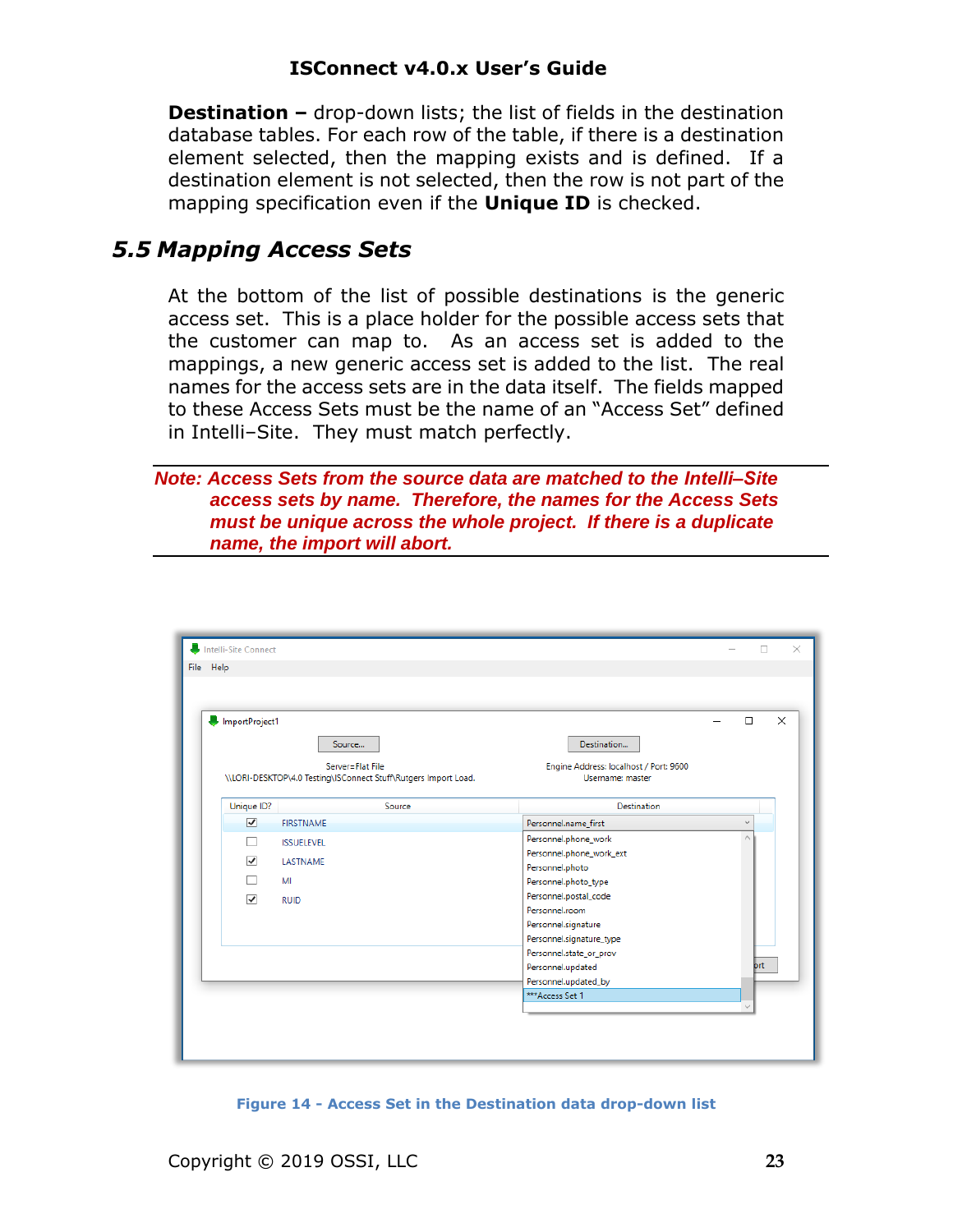Once the mappings are defined, you may save the configuration using the *Save As…* option of the *File* menu in the main window. You may also import the data immediately using the  $\Box$  Import button. You may also run ISImporter using this configuration.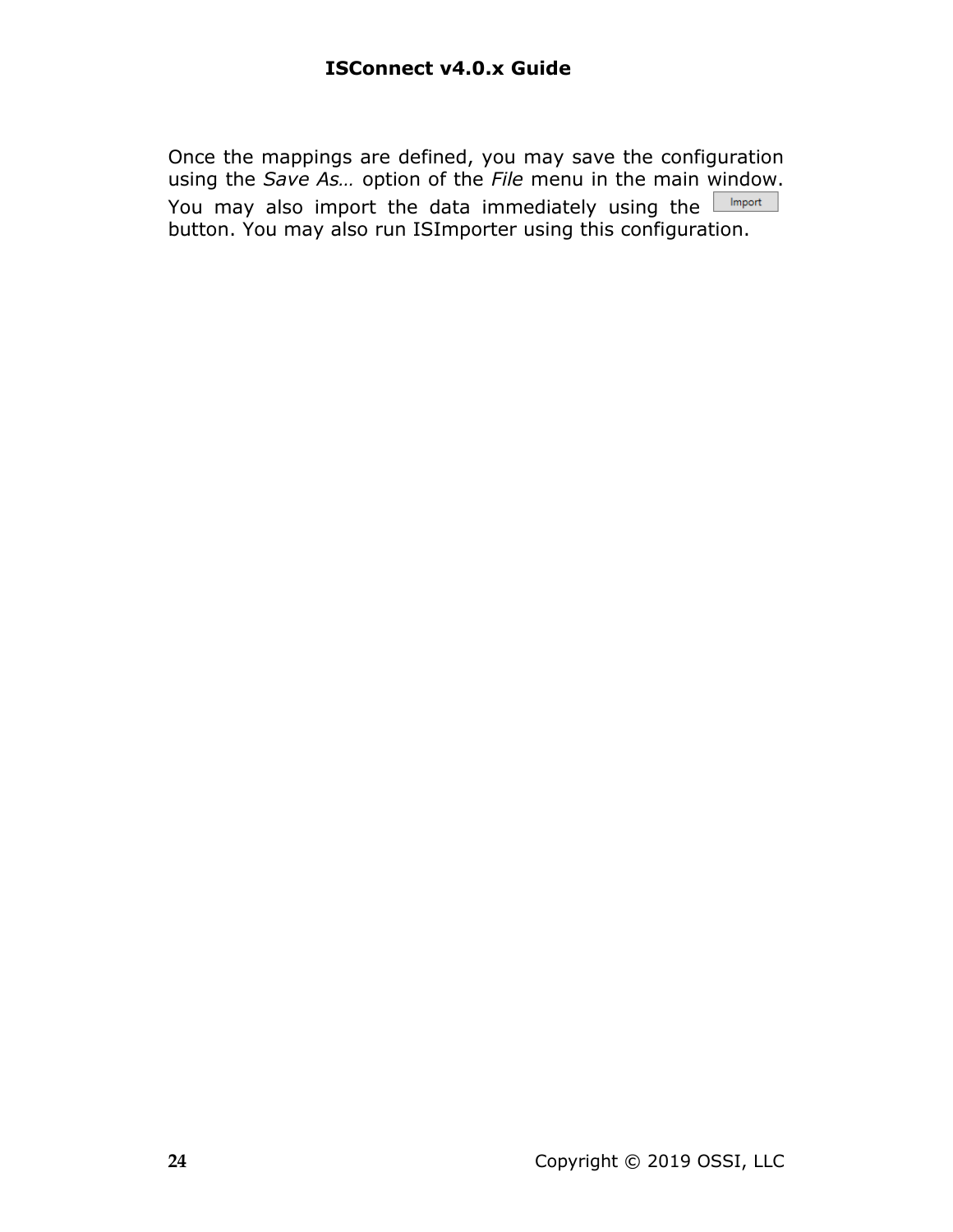# <span id="page-24-0"></span>**6 Import**

Import can be done via both the ISConnect user interface and the ISImporter invoked from the command line or as a Windows Task. Once a configuration is created and tested, the standard usage will be ISImporter as a Windows Task that runs at regular intervals such as nightly, hourly, once a minute, etc. depending on the needs of your installation.

If the source data is a flat file, it will be renamed when the import is done, successful or not, to prevent importing the same data repeatedly. The date and time is appended to the file's name (e.g., Rutgers Import Load 09-29-2019 01\_02\_33.txt).

### <span id="page-24-1"></span>*6.1 Using ISConnect*

Once a configuration is opened or defined, press the  $\frac{1}{2}$ Import button. The import will proceed. A status window will pop up to inform you when the import is done and if it succeeded or not.

A log file, ISImporter.log, is appended to for each import performed whether the import is done via the ISConnect or the ISImporter tool. If it does not exist, it will be created.

If any error occurs during the import process, a detailed message is written to ISImport.err. Not all errors are fatal. ISImporter will quit processing the current record and move on to the next if the error is specific to the current record. If the error is related to the whole import process, then it will be abandoned. The ISImport.err file is for debugging purposes and may be asked for by the Intelli-Site support team if there is an issue.

### <span id="page-24-2"></span>*6.2 Using ISImporter*

The ISImporter command is found in the Intelli-Site install folder. It is a command line executable and must be run from there. It has one parameter, the configuration file. This is a required parameter. The syntax is:

ISImporter [Data Import Configuration XML File]

where [Data Import Configuration XML File] is the fully qualified name for the desired configuration file.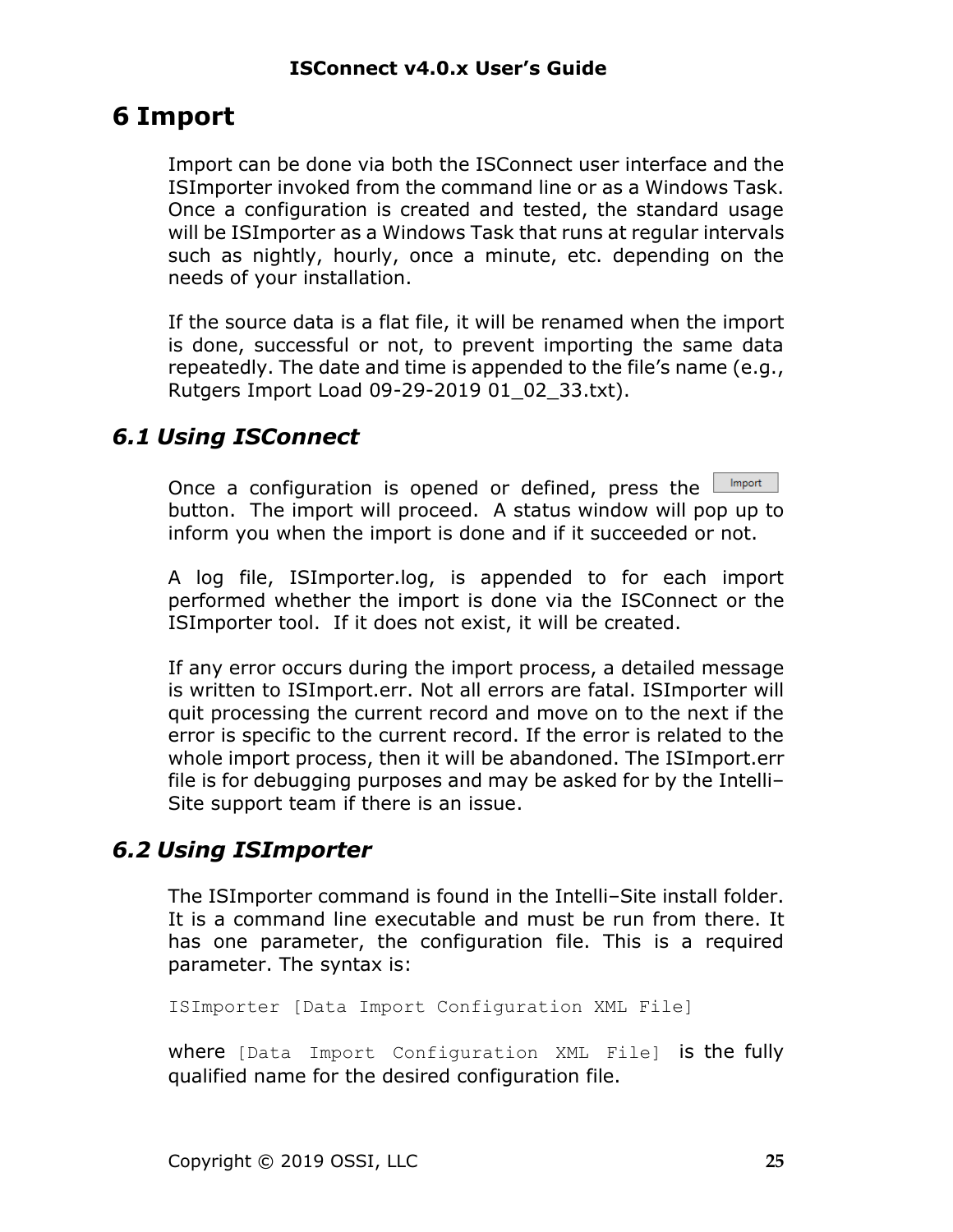#### **ISConnect v4.0.x Guide**

A log file, ISImporter.log, is appended to for each import performed whether the import is done via the ISConnect or the ISImporter tool. If it does not exist, it is created. This file contains progress messages and any error messages.

If any error occurs during the import process, a detailed message is written to ISImport.err. Not all errors are fatal. ISImporter will quit processing the current record and move on to the next if the error is specific to the current record. If the error is related to the whole import process, then it will be abandoned. The ISImport.err file is for debugging purposes and may be asked for by the Intelli-Site support team if there is an issue.

### <span id="page-25-0"></span>*6.3 Data Validation*

The only field in the Intelli-Site database that has a specific format that we can be 100% assured will not be violated is the *Card.card\_number*, *Card.site\_code,* and *Card.card\_format*. If these fields contain anything but numbers, the record will be skipped.

Because we do not have control of the source data or how the data in either database is defined, we can have very little control when it comes to data validation. The source database may store information in one format but it may map to a field of a different format. It is up to the user to ensure the data is properly formed.

When the source data doesn't match the destination database field type, an error will be logged and the record will be skipped.

The only other destination field types that we can attempt to validate are image types.

### <span id="page-25-1"></span>*6.4 Importing Images*

The image type supported by Intelli-Site are the Windows image files  $(*.png, *,.jpg, *,gif, *,tif, *,tiff, *,bmp, and *,wmpf). When$ ISConnect or ISImporter detects that the destination field is an image, it assumes the source data is an image. How that assumption is handled is different depending on the source type.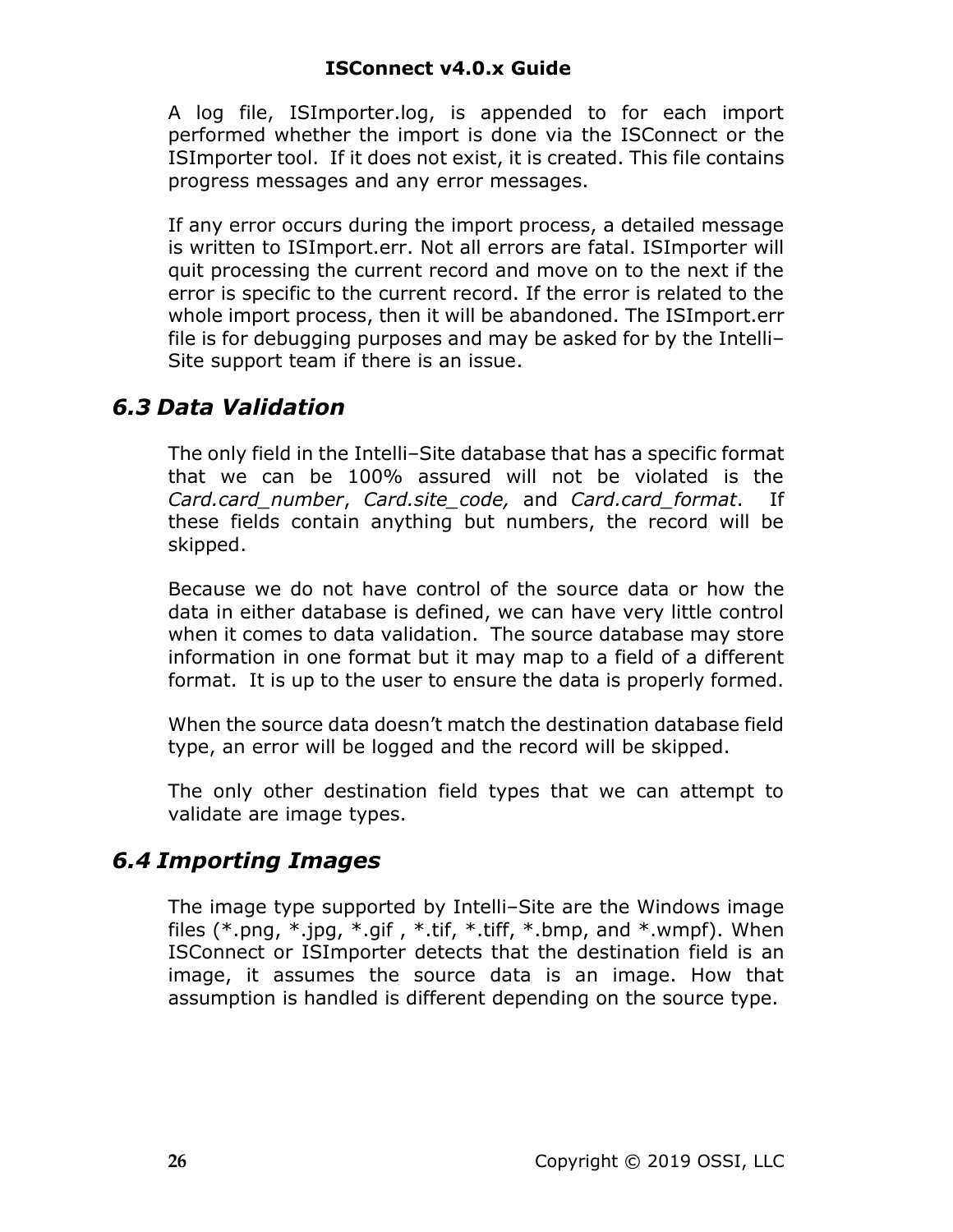#### <span id="page-26-0"></span>**6.4.1 Flat File Source Type**

When the destination database field is an image type, ISConnect and ISImporter assume the source data contains the fully qualified filename of an image file. It will open the file, read it in as a byte array, and send it as a byte array. If any part of this fails, a message will be written to the log and the whole source line will be abandoned.

#### <span id="page-26-1"></span>**6.4.2 Database Source Type**

When the source data is read, a blob, system.byte[], may be detected. ISConnect and ISImport read in the byte array and sends it to the destination as such. If it doesn't match the data type of the destination database field, an error will be logged and the record skipped.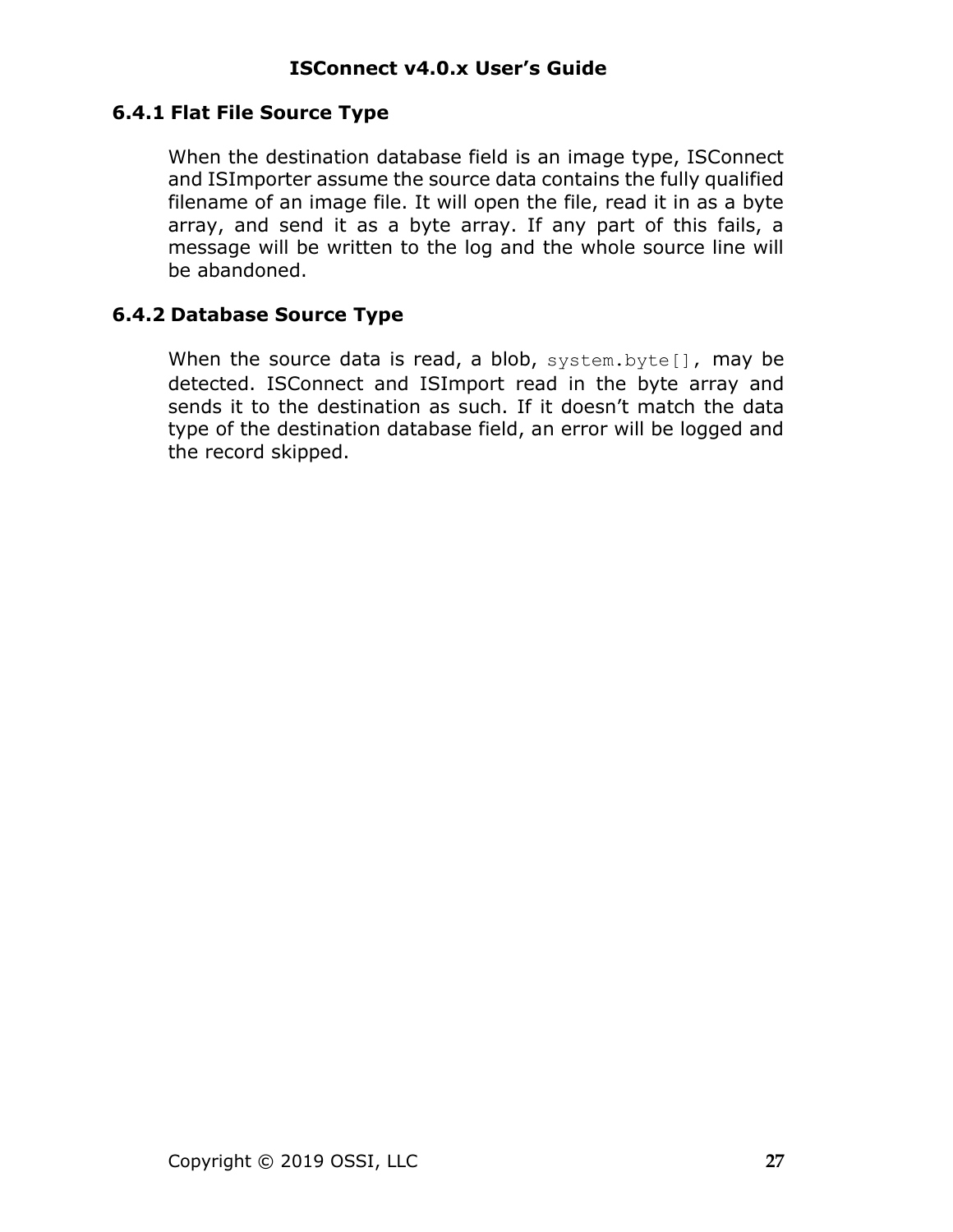# <span id="page-27-0"></span>**7 Logs**

There are two log files associated with ISConnect. They are ISImporter.log and ISImporter.err. ISImporter.err contains only error message. ISImporter.log contains the progress messages for each import. These files are appended to if they exist.

Each time an import is begun, a header is written to ISImporter.log.

|  | 9/23/2019 5:11:10 PM ************                                                                                           |
|--|-----------------------------------------------------------------------------------------------------------------------------|
|  | 9/23/2019 5:11:10 PM *********** Import initiated for configuration: C:\Users\admin\Documents\ISConnect\Configs\Nightly.xml |
|  | 9/23/2019 5:11:10 PM ************                                                                                           |
|  |                                                                                                                             |

When the import ends, a footer is written too.

```
9/23/2019 5:11:10 PM ********************************************************************************************************
9/23/2019 5:11:10 PM ************
9/23/2019 5:11:10 PM ************ Import COMPLETED for configuration: C:\Users\admin\Documents\ISConnect\Configs\Nightly.xml
9/23/2019 5:11:10 PM ************
9/23/2019 5:11:10 PM ********************************************************************************************************
```
These log files are written to the Intelli-Site logs folder.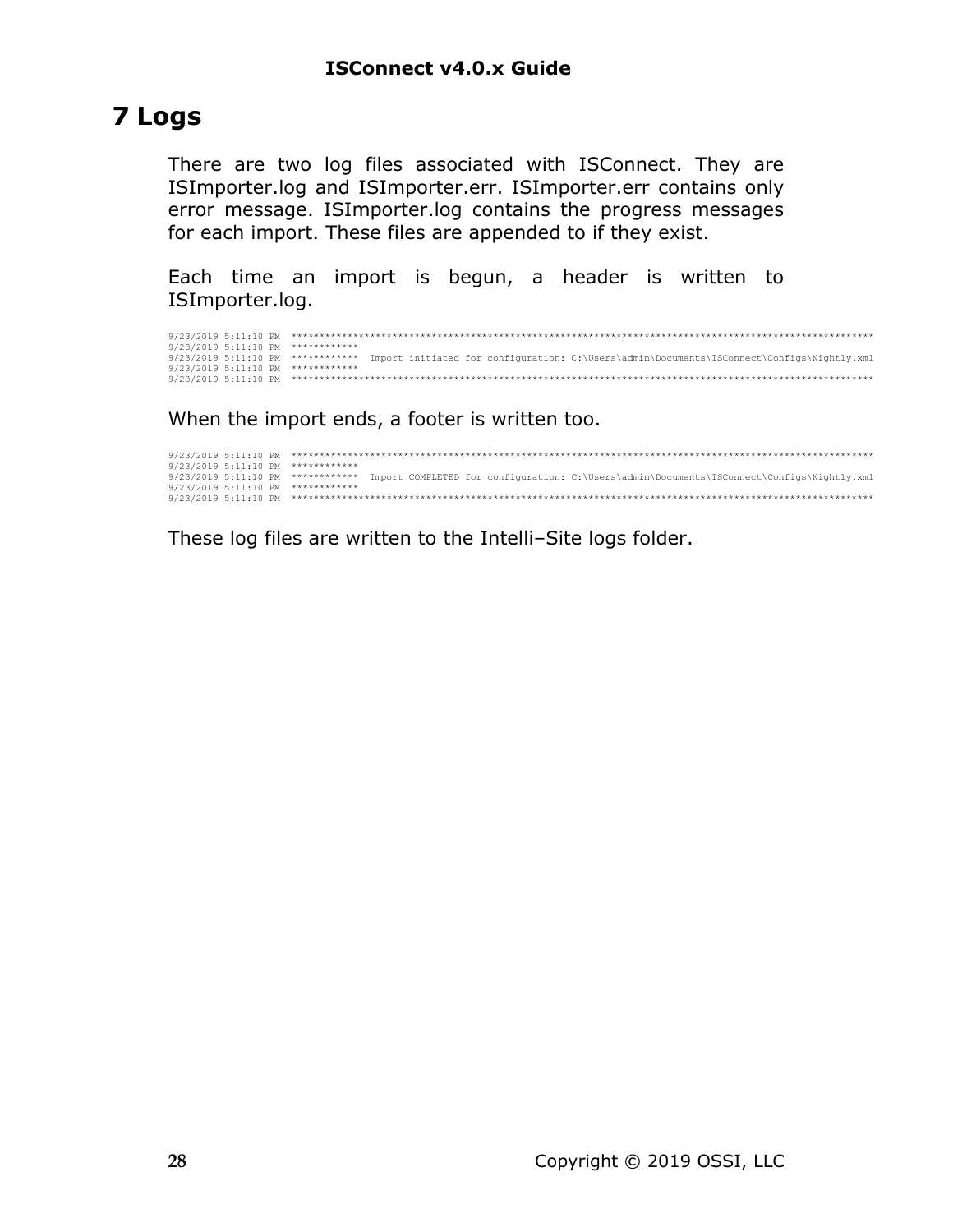# <span id="page-28-0"></span>**Table of Figures**

| Figure 3 - License tab of the About dialog with ISConnect module  10  |
|-----------------------------------------------------------------------|
|                                                                       |
|                                                                       |
|                                                                       |
| Figure 7 - Data Import Project dialog with Database as source 16      |
| Figure 8 - Data Import Project dialog with File as source  17         |
|                                                                       |
| Figure 10 - Engine Connection Settings group box in the Configuration |
| Figure 11 - Data Import Project dialog with the Destination set 20    |
|                                                                       |
| Figure 13 - Data Import Project dialog with mappings 22               |
| Figure 14 - Access Set in the Destination data drop-down list  23     |